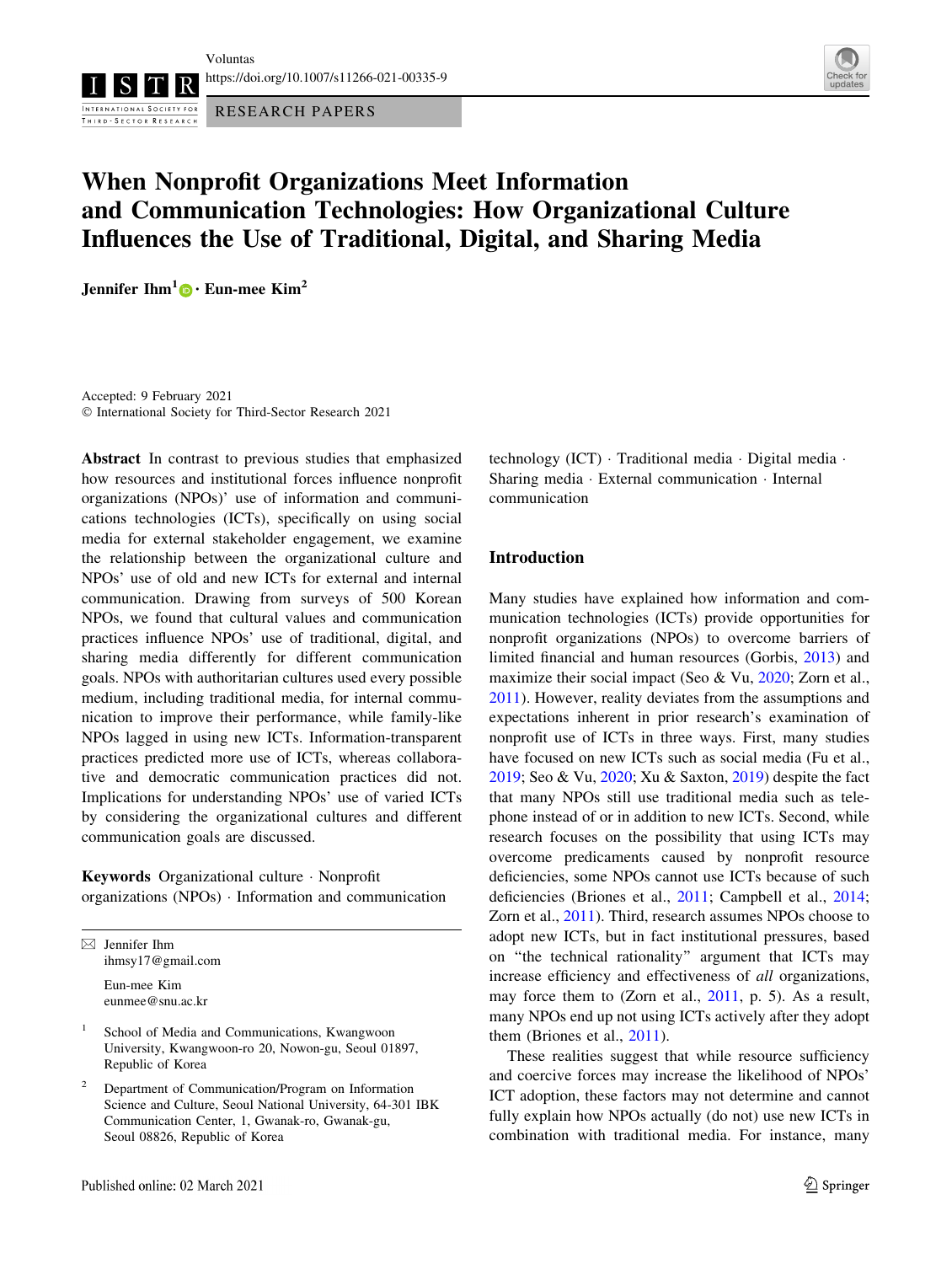NPOs in South Korea, a country at the top of the ICT index (e.g., access and use of Internet and mobile broadband, and skills in using them; International Telecommunication Union [2017](#page-15-0)), are not using ICTs actively (Kim & Hwang, [2014\)](#page-15-0). With high-speed Internet and sufficient personnel to harness various digital devices readily available, why would these organizations not use ICTs as actively as these many advantages would predict? We need to look beyond the external, standardized factors of limited resources or isomorphic pressures and delve inside the organizations to examine what determines NPOs' use of ICTs and how.

The purpose of this study is to investigate how organizational culture, such as which values NPOs appreciate (Leidner & Kayworth, [2006](#page-16-0); Rice & Leonardi, [2014\)](#page-16-0) and how NPOs enact those values in their communication practices, may influence NPOs' use of old and new ICTs, in comparison to the resource and institutional factors emphasized in previous studies. We classify NPOs' use of ICTs according to whether they are external or internal communication, extending the focus of previous research on ICT uses for external stakeholder engagement. We also chose Korea as our study context for two reasons: its global status in active ICT uses and the clannish and authoritative culture of Korean NPOs stemming from their history of resisting political oppression during the dictatorship of the 1960–1980s (Kim, [2009](#page-15-0)). We thought that Korea's global status in active ICT uses in general, inactive use of ICTs among Korean NPOs, and the specific history and organizational culture of Korean NPOs may provide unique angles to explain how the organizational culture stemming from a specific historical context may affect organizations' ICT uses above and beyond the effect of resource sufficiency and institutional pressures addressed in previous research (Briones et al., [2011;](#page-15-0) Finn et al., [2006;](#page-15-0) Zorn et al., [2011\)](#page-16-0).

# Predicting Nonprofit Use of ICTs for External and Internal Communication

Many studies have addressed the importance of ICTs for NPOs in facilitating their organizational work and accomplishing nonprofit missions. For instance, research has explained that NPOs' Web sites, blogs, and social media provide efficient and effective ways to reach a broad public and have dialogic interactions with current and potential supporters (Guo & Saxton, [2014](#page-15-0); Lovejoy & Saxton, [2012](#page-16-0); Rice et al., [2017](#page-16-0); Seo & Vu, [2020](#page-16-0); Xu & Saxton, [2019;](#page-16-0) Zorn et al., [2011\)](#page-16-0). Other studies also described NPOs' use of ICTs in task coordination and case or client management (Chewning et al., [2012](#page-15-0); Fu et al., [2019;](#page-15-0) Le Dantec & Edwards, [2008\)](#page-16-0); shared repositories and databases, or scheduling software may aid knowledge sharing (e.g., best practice), automatic updates and tracking of program progress and services, or client information management, specifically with interorganizational collaboration partners.

Most studies on NPOs' ICT use have focused on the use of ICTs to communicate with external stakeholders (e.g., funders, beneficiaries, suppliers, or interorganizational collaboration partners: Briones et al., [2011](#page-15-0); Guo & Saxton, [2014](#page-15-0); Nah & Saxton, [2013\)](#page-16-0). Even when previous studies discussed using ICTs within and outside the organization simultaneously (Chewning et al., [2012;](#page-15-0) Fu et al., [2019;](#page-15-0) Le Dantec & Edwards, [2008\)](#page-16-0), the contexts dealt with interorganizational collaboration. Scholars have paid less attention to how NPOs use ICTs to communicate with internal stakeholders such as employees or volunteers.

However, focusing on NPOs' ICT uses for internal communication is as imperative as focusing on external communication, for two reasons. First, ICTs play important roles in internal communication by making efficient the internal collaboration process and improving organizational performance. For instance, communal drives, intranets, or teleconferencing systems may support internal work coordination and knowledge sharing (Rice et al., [2017](#page-16-0); Treem & Leonardi, [2013;](#page-16-0) Verčič et al., [2012\)](#page-16-0), particularly among many part-timers, volunteers, and a small staff, all of whom have different work times and roles. Social media may also contribute to relationship management among internal stakeholders, particularly among virtual volunteers and employees who have fewer opportunities for direct interactions and engagement with the focal NPOs (Ihm, [2017\)](#page-15-0). In this way, NPOs may continuously engage the internal stakeholders to pursue organizational missions together, which is essential for organizational survival (Farrow & Yuan, [2011](#page-15-0)).

Second, NPOs' use of ICTs for two types of communication may have different impact and implications for society and focal NPOs. While internal and external communication are intertwined and each communication may ultimately influence one another (Cheney et al., [2014](#page-15-0)), each communication targets different audience and goals. For instance, NPOs may use social media for external communication to promote their campaigns to a broad public, while they may use the same media for internal communication to interact with virtual volunteers efficiently. The former may lead to success in changing policy and generating social impact, whereas the latter may facilitate internal task coordination and enhance organizational performance. Considering the different aspects of using ICTs for external and internal communication, investigating what influences NPOs to use ICTs differently is necessary. Such investigation may provide a more comprehensive understanding on the current organizational communication phenomenon and direct practical ways to enhance nonprofit performance for social impact. In light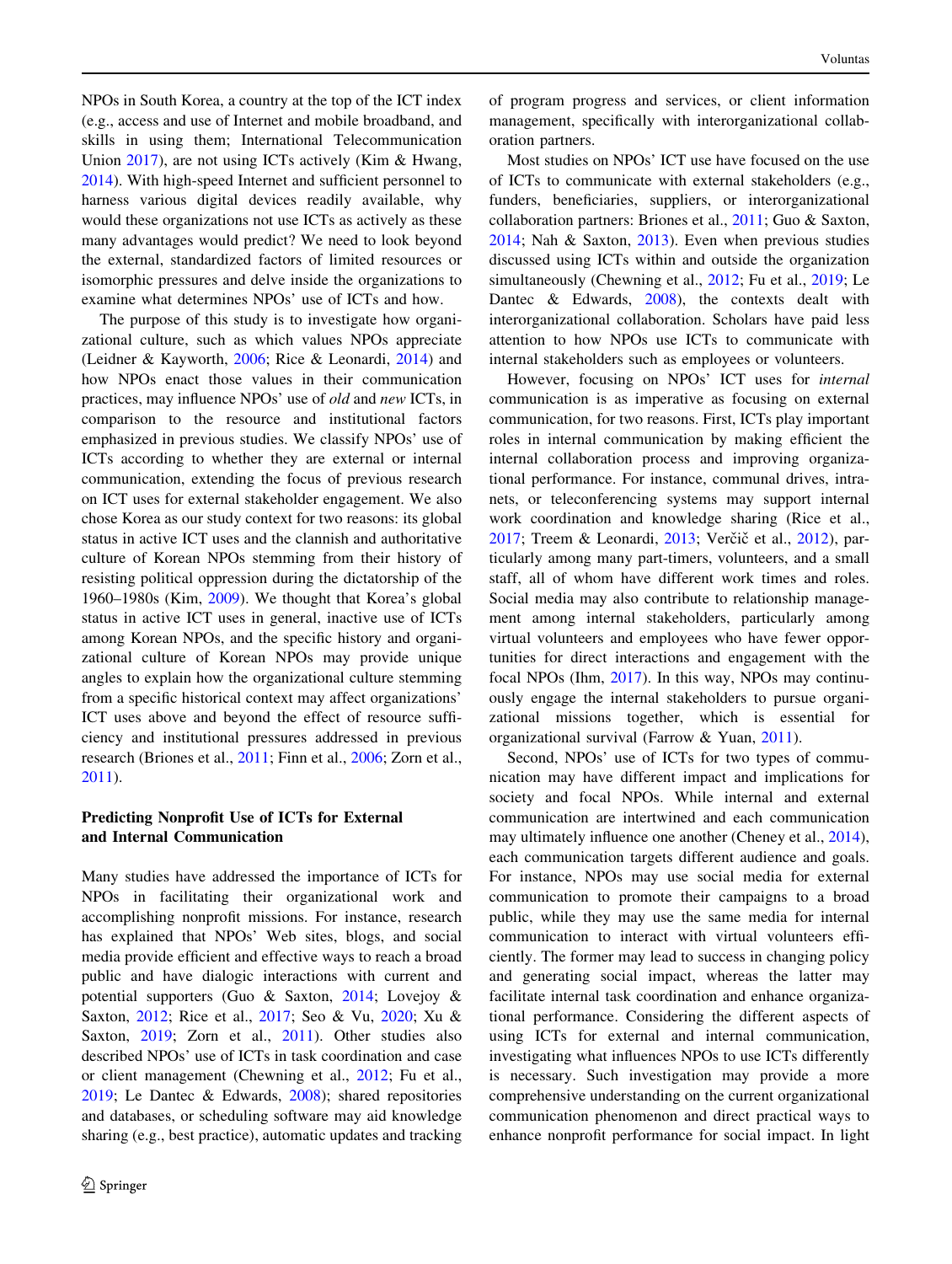of this, the next section explains what may lead NPOs to use ICTs differently for external and internal communication.

# Influence of Nonprofit Organizational Culture on Using ICTs

Focusing on benefits of ICTs, many studies have explained what motivates NPOs to adopt ICTs. One of the most prevalent views was that organizational resources determine likelihood of ICT adoption (Briones et al., [2011](#page-15-0); Finn et al., [2006](#page-15-0); Zorn et al., [2011\)](#page-16-0). Studies have found positive relationships between NPOs' adoption of ICTs and number of employees (Finn et al., [2006;](#page-15-0) Zorn et al., [2011](#page-16-0)) or organizational revenue and budget (Finn et al., [2006](#page-15-0)). These studies posited that a lack of financial resources results in inability to buy ICTs and ICT-related training and procedures (e.g., technology plans); limited human resources also make it difficult for NPOs to assign a responsible person to take care of ICT use after the adoption.

However, these studies have not explained why NPOs use ICTs differently for external and internal communication. While NPOs may need resources to adopt new ICTs, other internal factors may determine how NPOs use the adopted ICTs for each communication differently. Further, buying computer hardware or server equipment in the past necessitated mobilizing resources, but recent ICTs such as social media do not cost as much to adopt and provide more cost-efficient ways of reaching a broad audience for nonprofit promotion and advocacy than more traditional ICTs. Correspondingly, Nah and Saxton [\(2013](#page-16-0)) found that organizational assets were negatively related to social media adoption; NPOs with smaller budgets were more likely to adopt social media to overcome resource deficiencies.

In addition to nonprofit resources, some studies have emphasized the effect of institutional pressures on NPOs' adoption of ICTs. They explained that an increasingly competitive environment has led NPOs to adopt ICTs to appear legitimate because of ''the technical rationality'' argument that ICTs may increase efficiency and effectiveness (Zorn et al., [2011](#page-16-0), p. 5). Researchers also found that informal isomorphic pressures or formal legal directives to adopt ICTs are stronger in certain nonprofit sectors (e.g., arts and culture) than in other sectors (e.g., health and human services), forcing nonprofits in the former sectors to adopt ICTs more (Finn et al., [2006\)](#page-15-0). These studies indicate that external forces rather than genuine need may induce NPOs to adopt ICTs.

However, when external forces drive ICT adoption, it is difficult to be certain the adopted ICTs will be actively utilized and sustained. External pressures may not fully determine how NPOs actually use ICTs for different communication (i.e., external and internal) after they adopt them. Further, while informal isomorphic pressures to use ICTs may affect some nonprofit sectors (Finn et al., [2006](#page-15-0)), organizations in the same sector may still vary in what they use ICTs for. For instance, some health NPOs may use social media to promote health campaigns to the public (e.g., Relay for Life or Pink Ribbon campaigns) while others (e.g., university hospitals) may use the same media for internal emergency call systems.

Nonprofit resources and institutional pressures may not fully explain how NPOs use ICTs after adopting them and how NPOs use ICTs differently for external and internal communication. NPOs use ICTs not only because they have resources or are forced to do so, but also because they need ICTs to achieve their communication goals. NPOs' particular ways of using ICTs for external or internal communication reflects their values and assumptions about ICTs (e.g., what they prioritize in communicating via ICTs and what they think ICT-mediated-communication can accomplish). Different organizational communication practices and norms may also determine what NPOs deem normative and appropriate to communicate via ICTs. In other words, the organizational culture, or ''the specific norms, values, assumptions, and social structures that shape members' beliefs and behaviors within these organizations'' (Gallivan & Srite, [2005](#page-15-0), p. 299), may influence how NPOs use ICTs for external and internal communication differently.

For instance, traditional Korean NPOs have a unique, yet contradictory culture (Kim, [2009\)](#page-15-0). The origin of these NPOs dates back to the dictatorship of the 1960s, when NPOs resisted political oppression and demanded democracy. This period required many NPOs to operate in secrecy, which created a legacy of non-democratic internal workings. They developed an organizational culture consisting of authoritatively and secretly giving orders and obeying them to maximize their impact and protect themselves against repression. This legacy may play a significant role in how members of NPOs optimize ICTs for their communication goals above and beyond the effect of resource sufficiency and institutional pressures. Some members in these NPOs, especially those in managing positions, may not value or see the need for horizontal communication among members, which may lead them not to use ICTs for internal communication. On the other hand, these NPOs may emphasize massive engagement of the public, which may invigorate ICT uses for external communication. In other words, NPOs' cultures may influence how NPOs use ICTs for external and internal communication (e.g., top-down giving orders among internal members or symmetric dialogues with the external public). Therefore, this study examines how NPOs' culture may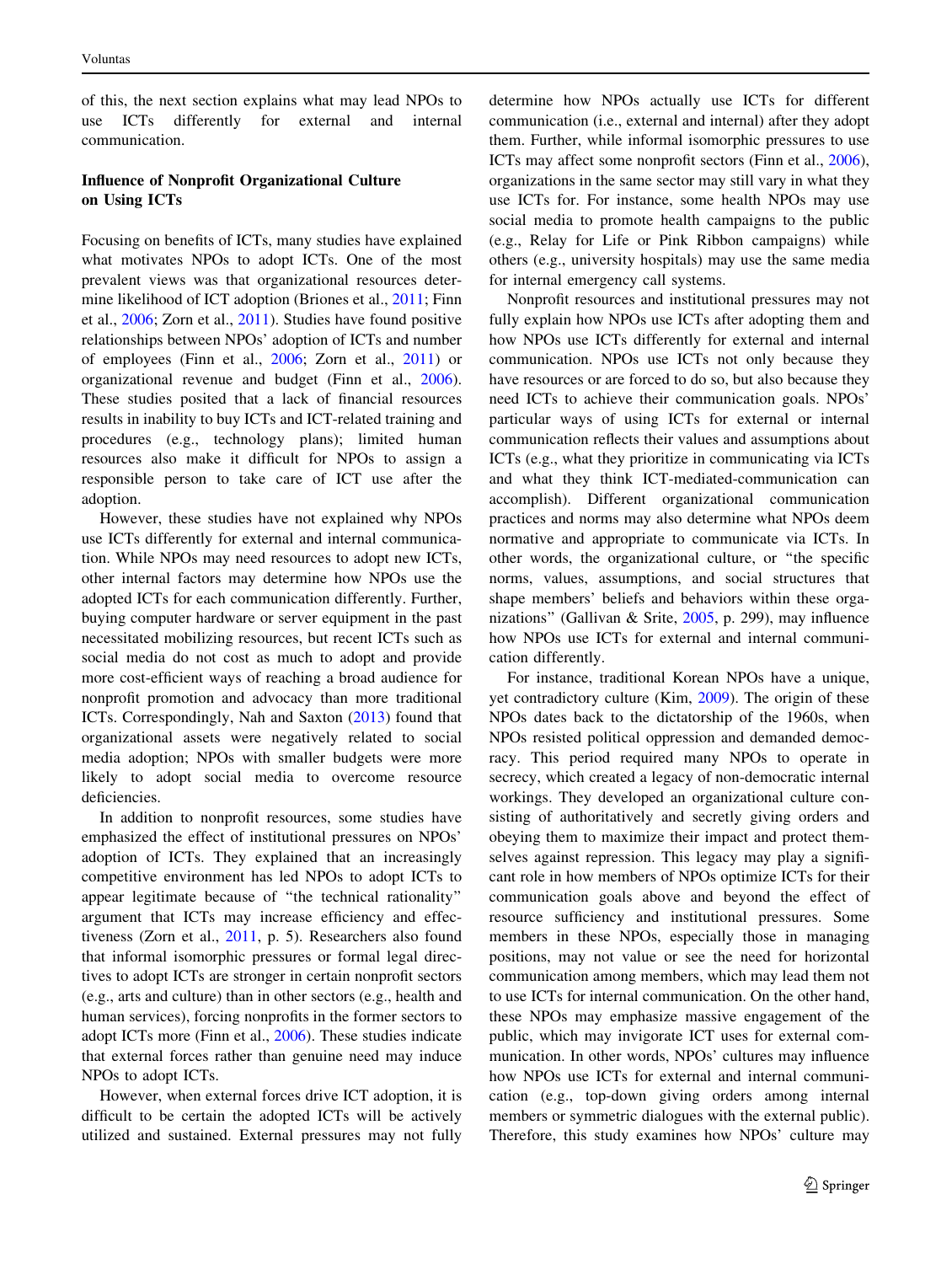influence the organizational use of old-to-new ICTs for external and internal communications differently. Specifically, this study classifies NPOs' culture into two categories (i.e., cultural values and communication practice), because which values the organization pursues (i.e., cultural values) and how the organization realizes the values into practice (communication practice) represent different aspects of organizational culture and may affect the organizations' use of ICTs differently.

## Cultural Values

Cultural values represent the core values about the organization's performance that members in the organization prioritize and what is seen as good and relevant in the organization (Cameron & Quinn, [2011\)](#page-15-0). Previous research suggests that organizations' cultures determine their use of ICTs and that particular values lead to more active use. For instance, organizations that emphasize flexibility, innovation, and creativity are likely to use ICTs more actively than other organizations (Leidner & Kayworth, [2006](#page-16-0)). Because these organizations foster entrepreneurship and focus on creating a vision for the future, they are likely to invest in cutting-edge ICTs and encourage the use of new ICTs.

However, previous research provides contradictory findings on the influence of other cultural values on using ICTs. For instance, organizations whose cultures prize authoritarian values are more likely to use ICTs actively, as internal members did not question the use of ICTs (Al-Shohaib et al., [2010\)](#page-15-0), but non-authoritarian cultures in other organizations provided comfortable environments for members to share information and advice for using ICTs regardless of work positions, which led to an active use of ICTs (Leidner & Kayworth, [2006\)](#page-16-0). Additionally, riskaverse cultures led to more active use of ICTs in some organizations as a way of minimizing risks, while other organizations pursuing the same values did not aggressively use ICTs because they did not want to take the risk of using new ICTs (Leidner & Kayworth, [2006\)](#page-16-0). These studies suggest that organizational cultures may not influence ICT uses in a simple way.

Indeed, some research provides more nuanced understandings on how organizational cultures may influence the varied ways of using ICTs. For instance, Lopez-Nicolas and Meroño-Cerdán ([2009\)](#page-16-0) found that organizations pursuing creativity were likely to use ICTs for collaboration and communication as well as for knowledge management, while organizations with collaborative cultures were likely to use ICTs for collaborative and communication tools, but not for knowledge management tools. Another study by Orlikowski ([2000\)](#page-16-0) also found that when an organization implemented use of an online database management tool,

the organization's culture of valuing non-hierarchy and participation allowed the engineers to use the ICT to share more technical expertise and construct a better understanding of collaborative designs. These studies suggest that organizational cultures may affect not only the focal organizations' decision to use ICTs, but also their decision to use ICTs in ways that corresponds with the organization's cultural values. Therefore, this study examines how the cultural values of NPOs may influence diverse use of ICTs and how the influence may differ between external and internal communication:

RQ1 How do NPOs' cultural values differently influence their use of ICTs for internal and external communication?

## Communication Practice

Communication practices in NPOs represent how NPOs realize the organizations' cultural values into practice. Communication practices represent a different aspect of the organizational culture from cultural values, because how organizations translate the values into actual practices may differ from what organizations value (Rice & Leonardi, [2014](#page-16-0)). Communication practices of NPOs (e.g., how members discuss their implementation of ICTs, and how they share knowledge and information while using ICTs) represent two things in the context of the NPOs' use of ICTs. First, communication practices represent the necessary support and environment for organizations' use of ICTs. Organizations may have communication practices such as information transparency in communication, active collaboration, or democratic communication among members, which this study refers to as active communication practices. Active communication practices may contribute to choosing appropriate ICTs for the organization in effective and efficient ways; members may have candid discussion about which ICTs to implement and how to implement them to correspond with particular tasks. When the adoption decision has been made based on such active communication practices, the probability of active organizational use of ICTs may also increase. Active communication practices may also encourage members to share knowledge and perception of ICTs, which contributes to the successful use of ICTs. For instance, Leonardi ([2009\)](#page-16-0) explained that the ''misalignments'' between how members communicated about interpretations of a newly implemented ICT and how they directly experienced the material features of the ICT reduced the use of the ICT. Active communication practices in NPOs may diminish such misunderstandings of or misinformation about ICT uses and provide favorable environments for members to share the appropriate knowledge and skills they need to use ICTs (Potter, [2018](#page-16-0)).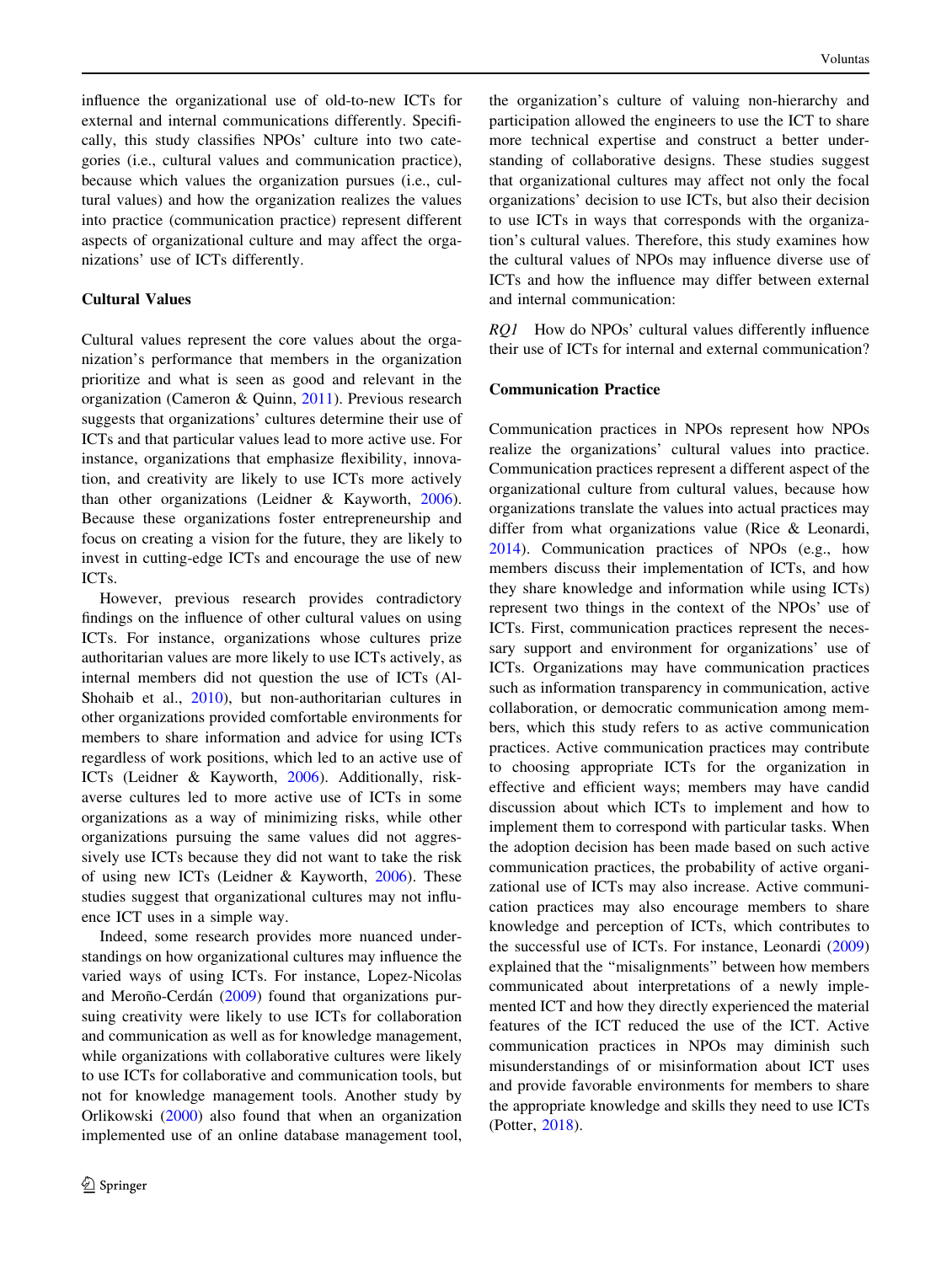Second, communication practices determine the organizations' (mis)fit with using ICTs. Orlikowski ([1993\)](#page-16-0) provided an example of a management consulting organization that had implemented a groupware ICT. The organization had a competitive culture that values information as an individual power and asset, so employees' communication practices involved withholding information from colleagues. The misfit between the communication practices and the groupware ICT resulted in inactive use of the ICT. In contrast to this example, NPOs with active communication practices may need and can take advantage of groupware ICTs to share information transparently, collaborate, and have democratic communication among internal members. Such practices may also facilitate external communication for revelation of financial reports to the public, dialogic communication with supporters, or collaboration with partners (Chewning et al., [2012](#page-15-0); Fu et al., [2019;](#page-15-0) Le Dantec & Edwards, [2008\)](#page-16-0). In other words, organizations with active communication practices fit with using ICTs, because they need ICTs and they can benefit from using ICTs to maintain the active communication practices. Therefore, this study hypothesizes a positive relationship between active communication practices and the use of ICTs for external and internal communication:

H1 NPOs with more active communication practices will use ICTs more actively both for external and internal communication.

# Methods

#### Study Context: Nonprofit Sector in South Korea

This study was conducted among executive directors or their equivalents at 500 NPOs in South Korea. Corresponding with the worldwide expansion of the nonprofit sector, the Korean nonprofit sector is growing continuously based on the increased attention to the value of volunteering and charitable giving (Ministry of the Interior & Safety, [2020,](#page-16-0) 3.5% in the previous 5 years) and has become a highly visible and independent element in Korean society (Casey, [2016\)](#page-15-0). The total assets of Korean NPOs is about \$230 billion (profit: \$151 billion; expenditure: \$152 billion), consisting of 8.8% of the country's GDP (Ministry of the Interior & Safety, [2020\)](#page-16-0). The Korean nonprofit sector has gone through three stages of evolution since the end of the Korean War (Kim & Hwang, [2002](#page-15-0)). During the first stage, the NPOs launched development projects and provided welfare services for the poor after the war. The second stage began with the 1961 military coup when underground student organizations and political opposition groups agitated against the regime. The third stage began with the end of the authoritarian regime in June 1987 where the student organizations and political groups transformed along with new organizations. While these shifts may seem unique to Korea, they also concur with many other countries that evolved along with the political and economic changes.

#### Sample and Procedures

This study was part of a larger project by Daum Foundation, one of the largest foundations in South Korea. It interacts with most Korean NPOs and grants large funds to support the nonprofit sector. Daum Foundation conducted surveys on digital media use of Korean NPOs every 2 years from 2008 to 2016, and this study is based on their 2014 survey. We used the 2014 survey because it is the most recent version that includes questions about organizational culture.

Before conducting the survey, Daum Foundation and one of the authors agreed to use existing measures as well as to create new measures to capture unique aspects of Korean NPOs' media using cultures and practices. The process of creating new measures consisted of two steps. First, one of the authors conducted in-depth interviews (lasting about 2 h each) with three experienced ICT professionals who are in charge of communications for three of Korea's largest NPOs, which specialize, respectively, in education, social service, and humanitarian works. The three interviews generated varied items that describe media using cultures and communication practices of Korean NPOs. Second, one of the authors and 3–4 people from Daum Foundation who were in charge of this survey communicated about survey items in three face-to-face meetings and as necessary via e-mail and telephone over the course of the 3 month development process. This process included generating new items based on previous literature (e.g., Kim & Hwang, [2014](#page-15-0); Leidner & Kayworth, [2006](#page-16-0); Nah, & Saxton, [2013](#page-16-0)) and nonprofit experiences, examining the relevance and importance of items generated by the three nonprofit interviewees, and modifying those items.

We worked with Insight Korea ([www.insight-korea.](http://www.insight-korea.com) [com](http://www.insight-korea.com)), an online survey company in South Korea to reach out to NPOs from the total of 11,124 NPOs officially registered to the Ministry of the Interior and Safety at least since the year 2012. We used stratified random sampling to collect a representative sample of Korean NPOs, which corresponds with the proportion of the total Korean NPOs then registered with the central government (11%) and each of the 16 local governments. In August and September of 2014, the survey company sent invitation e-mails to executive directors or their equivalents at 4672 NPOs in South Korea. Among those who received the link, 500 of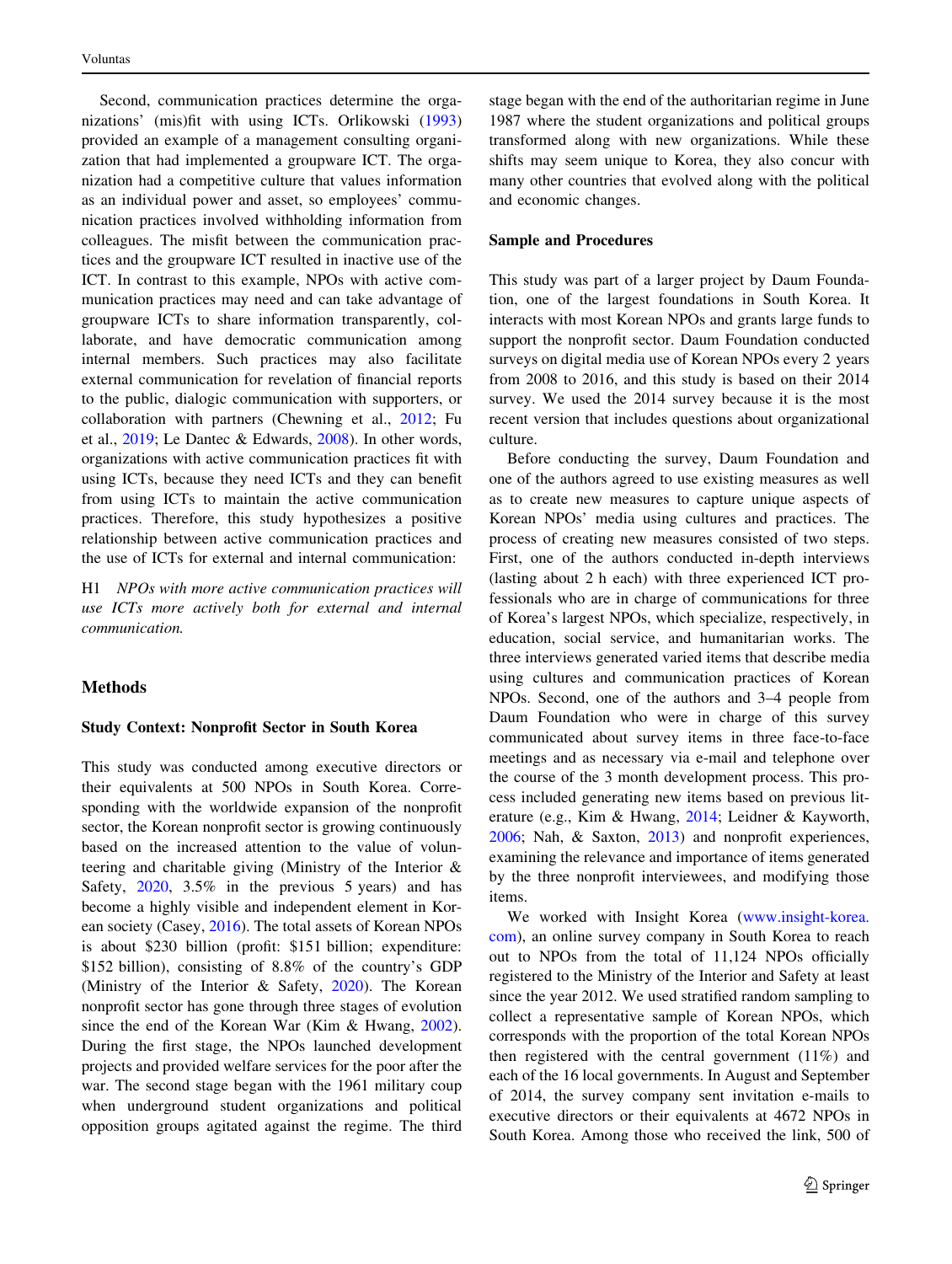them completed the survey (response rate: 10.7%). The chosen NPOs participated in the anonymous survey by voluntarily clicking the link in the e-mail. Twenty-nine of the completed responses were excluded from the analysis because of invalid data.

## **Measures**

### Use of ICTs for Internal and External Communication

We measured how much NPOs use 13 types of ICTs for external and internal communication, respectively, by 5-point Likert scales (1: not at all, 5: very much, see Table [5](#page-12-0) for actual question format). For external communication, we asked about three types of ICT uses mentioned in previous literature (Chewning et al., [2012](#page-15-0); Fu et al., [2019;](#page-15-0) Lovejoy & Saxton, [2012](#page-16-0); Rice et al., [2017](#page-16-0); Zorn et al., [2011](#page-16-0)): (1) campaign or program promotion, (2) resource acquisition (fundraising and volunteer recruitment), and (3) relationship maintenance. We added together the three answers and averaged them for using each of the 13 ICTs for external communication (see Table 1 for correlations and descriptives of main variables).

For internal communication, we asked about four types of ICT uses addressed in existing literature (Le Dantec & Edwards, [2008;](#page-16-0) Rice et al., [2017](#page-16-0); Treem & Leonardi, [2013](#page-16-0); Zorn et al., [2011](#page-16-0)): (1) knowledge management, (2) enhancement of task efficiency, (3) collaboration among internal members, and (4) daily talks for relationship maintenance. We added together the four answers and

averaged them for using each of the 13 ICTs for internal communication.

To reveal NPOs' ICT using patterns more clearly, we conducted an exploratory factor analysis with varimax rotation for each type of communication and categorized the 13 types of ICTs into a smaller number of groups. The factor analysis produced three types of ICTs with eigenvalues over 1 (Kaiser–Meyer–Olkin [KMO] =  $0.87 \times 2$  $= 4875.80$ , df  $= 78$ ,  $p < 0.001$ ; see Table [6](#page-12-0) for factor analysis results). In other words, Korean NPOs show three different patterns in using the three groups of ICTs. We named each ICT group to capture the characteristics of ICTs in the group. We labeled each factor as traditional media (i.e., face-to-face meeting; fax; phone call; or cell phone text message); digital media (i.e., social networking service such as Facebook; mobile community service such as Naver band; mobile messenger such as Kakaotalk; e-mail; or website or blog); or sharing media (i.e., sharing document service such as Google Docs; sharing image service such as Flickr and YouTube; cloud service such as Dropbox; schedule management software such as Google Calendar). The terms ''digital media and ''sharing media'' may not be exactly the same as their use in communication disciplines. For instance, ''digital media'' in this study were media used mainly for conversation among the communicators. ''Sharing media'' in this study represent media or applications that provide services to share information and data without necessarily having conversation, either in the form of internal communication or external communication among collaborating partners.

Table 1 Correlation matrix and descriptives of main variables

|      | External communication   |         |         | Internal communication |         |         | Communication practice<br>Culture type |        |        |              |               |           |
|------|--------------------------|---------|---------|------------------------|---------|---------|----------------------------------------|--------|--------|--------------|---------------|-----------|
|      | Traditional              | Digital | Sharing | Traditional            | Digital | Sharing | 1                                      | 2      | 3      | Transparency | Collaboration | Democracy |
| (1)  | $\overline{\phantom{0}}$ |         |         |                        |         |         |                                        |        |        |              |               |           |
| (2)  | $.45*$                   | -       |         |                        |         |         |                                        |        |        |              |               |           |
| (3)  | $.35*$                   | $.60*$  | -       |                        |         |         |                                        |        |        |              |               |           |
| (4)  | $.66*$                   | $.22*$  | $.19*$  |                        |         |         |                                        |        |        |              |               |           |
| (5)  | $.29*$                   | $.67*$  | $.40*$  | $.41*$                 |         |         |                                        |        |        |              |               |           |
| (6)  | $.19*$                   | $.44*$  | $.73*$  | $.24*$                 | $.50*$  | -       |                                        |        |        |              |               |           |
| (7)  | $.13*$                   | .05     | $.17*$  | $.15*$                 | $.13*$  | $.20*$  | -                                      |        |        |              |               |           |
| (8)  | $.11*$                   | $.21*$  | $.19*$  | .08                    | $.18*$  | $.16*$  | $.37*$                                 |        |        |              |               |           |
| (9)  | $.15*$                   | .08     | $-.03$  | $.12*$                 | $.12*$  | $-.07$  | $.19*$                                 | $.55*$ |        |              |               |           |
| (10) | $.17*$                   | $.17*$  | $-.06$  | $.19*$                 | $.16*$  | $-.09$  | $-.03$                                 | $.25*$ | $.37*$ |              |               |           |
| (11) | $.12*$                   | .05     | $-.09*$ | $.14*$                 | .07     | $-.12*$ | $-.05$                                 | $.19*$ | $.38*$ | $.50*$       | -             |           |
| (12) | $-.05$                   | .03     | $-.07$  | $-.02$                 | .03     | $-.09$  | $-.34*$                                | $.13*$ | $.13*$ | $.18*$       | $.17*$        | -         |
| M    | 39.10                    | 43.57   | 23.79   | 53.53                  | 63.59   | 35.60   | 3.01                                   | 3.19   | 3.58   | 3.39         | 3.38          | 3.68      |
| SD   | 9.46                     | 12.47   | 9.80    | 11.20                  | 14.70   | 13.71   | 0.62                                   | 0.60   | 0.57   | 0.52         | 0.47          | 0.61      |

 $*p$  < .05; Culture type 1: hierarchy-outcome-oriented type, culture type 2: entrepreneurial-type, culture type 3: family-type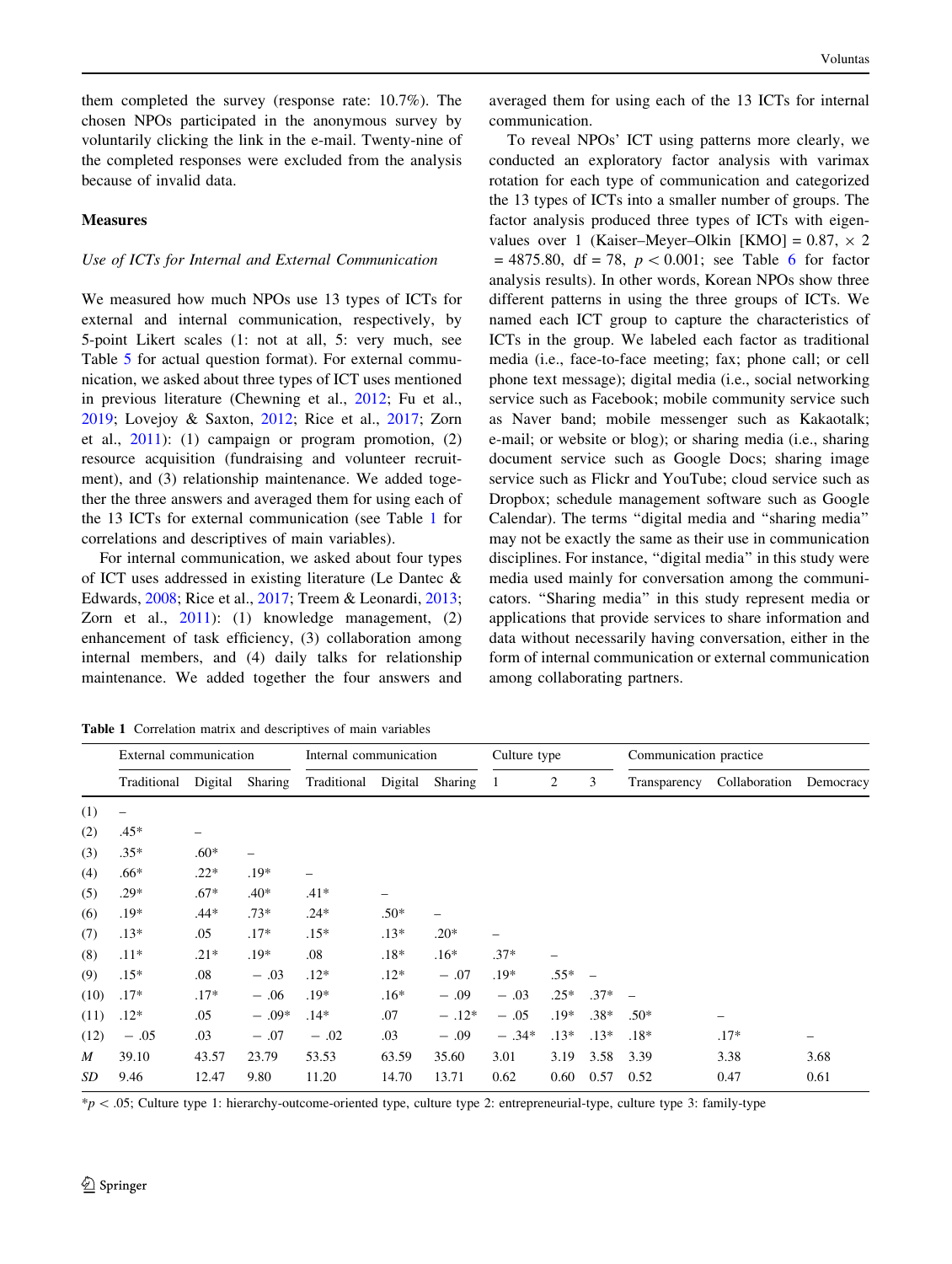#### Cultural Values

We adapted previous measures on cultural value of organizations (Cameron & Quinn, [2011](#page-15-0)) by changing the 100 score items to 5-point Likert scales (1: strongly disagree, 5: strongly agree). While the original 16-item measures classified organizations into four culture types (Hierarchy, Market, Clan, and Adhocracy), we conducted an exploratory factor analysis with varimax rotation to examine whether the four types are appropriate to the cultures of Korean NPOs. The factor analysis produced three culture types with eigenvalues over 1 (KMO = 0.86,  $x^2 = 3347.67$ ,  $df = 120$ ,  $p < 0.001$ ). Examining items' meanings and coherency in accordance with the adopted theoretical framework (Cameron & Quinn, [2011](#page-15-0)), this study labeled factors as type 1 culture ( $\alpha = 0.85$ ), type 2 culture  $(\alpha = 0.82)$ , and type 3 culture  $(\alpha = 0.77)$ . The results described the Type 1 culture, or the hierarchy-outcomeoriented type, as hierarchical, authoritarian, obeying rules, competitive, and results-oriented (see Table [7](#page-13-0) for factor analysis results and descriptions). The Type 2 culture, or the entrepreneurial-type, represented entrepreneurial, innovative, and creative cultures. The Type 3 culture, or the family-type, represented family-like, bonding, and collaborative cultures.

#### Communication Practice

This study created 12 items to measure communication practices of NPOs. The process of creating measures consisted of the aforementioned two steps. Because the newly created items addressed diverse dimensions, we conducted an exploratory factor analysis with varimax rotation to extract different dimensions of communication practices in NPOs. The final solution produced three types of communication practices with eigenvalues over  $1 \text{ (KMO)} =$ 0.91,  $x^2 = 4074.17$ ,  $df = 66$ ,  $p < 0.001$ ; see Table [8](#page-14-0) for factor analysis results). We labeled each factor as information transparency ( $\alpha = 0.88$ ), collaboration ( $\alpha = 0.84$ ), and democracy in communication ( $\alpha = 0.92$ ).

## Control Variables

In order to examine the unique role of organizational cultures on nonprofit ICT uses, this study controlled for effects of organizational and environmental factors on NPO's ICT uses (Briones et al., [2011;](#page-15-0) Finn et al., [2006](#page-15-0); Seo & Vu, [2020;](#page-16-0) Zorn et al., [2011\)](#page-16-0). First, we controlled the organizational yearly budget  $(M = $352,000 SD = 75,000)$  and the total number of full-time employees ( $M = 5.27$ ,  $SD =$ 6.90) in the analysis to take account of the influence of organizational resources. We also controlled for organizational age by measuring the number of years the organization has operated  $(M = 17.63, SD = 15.77)$  and leaders' perceived importance of using ICTs  $(M = 3.53,$  $SD = 0.55$ ) and *of ICT staff training* ( $M = 3.29$ ,  $SD = 0.71$ , see Table [9](#page-14-0) for full items).

Second, we controlled the influence of the institutional norms and pressures by using dummy variables on the type of nonprofit strategy (i.e., expressive: advocating for causes vs. institutional: providing services and resources, Frumkin, [2002](#page-15-0)) and the type of nonprofit sector (International Classification of Nonprofit Organizations; Salamon & Anheier, [1996](#page-16-0)): Environmental (10.8%), Human Service (9.8%), and Art and Education (17.6%, see Table [10](#page-15-0) for full classifications).

#### Analysis

We first conducted three regressions to examine the effect of the organizational culture on NPOs' use of traditional, digital, and sharing media for external communication, respectively (see Table [2](#page-7-0)). We also conducted three other regressions to examine the influence of the organizational culture on NPOs' use of traditional, digital, and sharing media for internal communication (see Table [3](#page-7-0) for results and Table [4](#page-8-0) for the summary of findings, stepwise regression results available upon requests from the authors). The cultural value and the communication practice were measured by three factors extracted from factor analysis. Every variable met the Variance Inflation Factor criteria under 2.5.

# Results

RQ1 asked the different influence of cultural values on NPOs' use of ICTs for external and internal communication. The results suggest that hierarchy-outcome-oriented culture was positively related to using every type of media for both external (traditional:  $\beta = 0.16$ ,  $p < 0.01$ ; sharing:  $\beta = 0.12$ ,  $p < 0.05$ ) and internal communication (traditional:  $\beta = 0.20$ ,  $p < 0.01$ ; digital:  $\beta = 0.14$ ,  $p < 0.01$ ; sharing:  $\beta = 0.15$ ,  $p < 0.01$ ) except for using digital media for external communication. Entrepreneurial-type culture was negatively related to using traditional media for both types of communication (external:  $\beta = -0.10, p < 0.05;$ internal:  $\beta = -0.11$ ,  $p < 0.05$ ). It was positively related to using digital media for external communication ( $\beta = 0.15$ ,  $p < 0.01$ ) and using sharing media for both types of communication (external:  $\beta = 0.23$ ,  $p < 0.01$ ; internal:  $\beta = 0.18$ ,  $p < 0.01$ ). Family-type culture was negatively related to using digital media for external communication  $(\beta = -0.12, p < 0.05)$  and sharing media for both types of communication (external:  $\beta = -0.20, p < 0.01$ ; internal:  $\beta = -0.18, p < 0.01$ .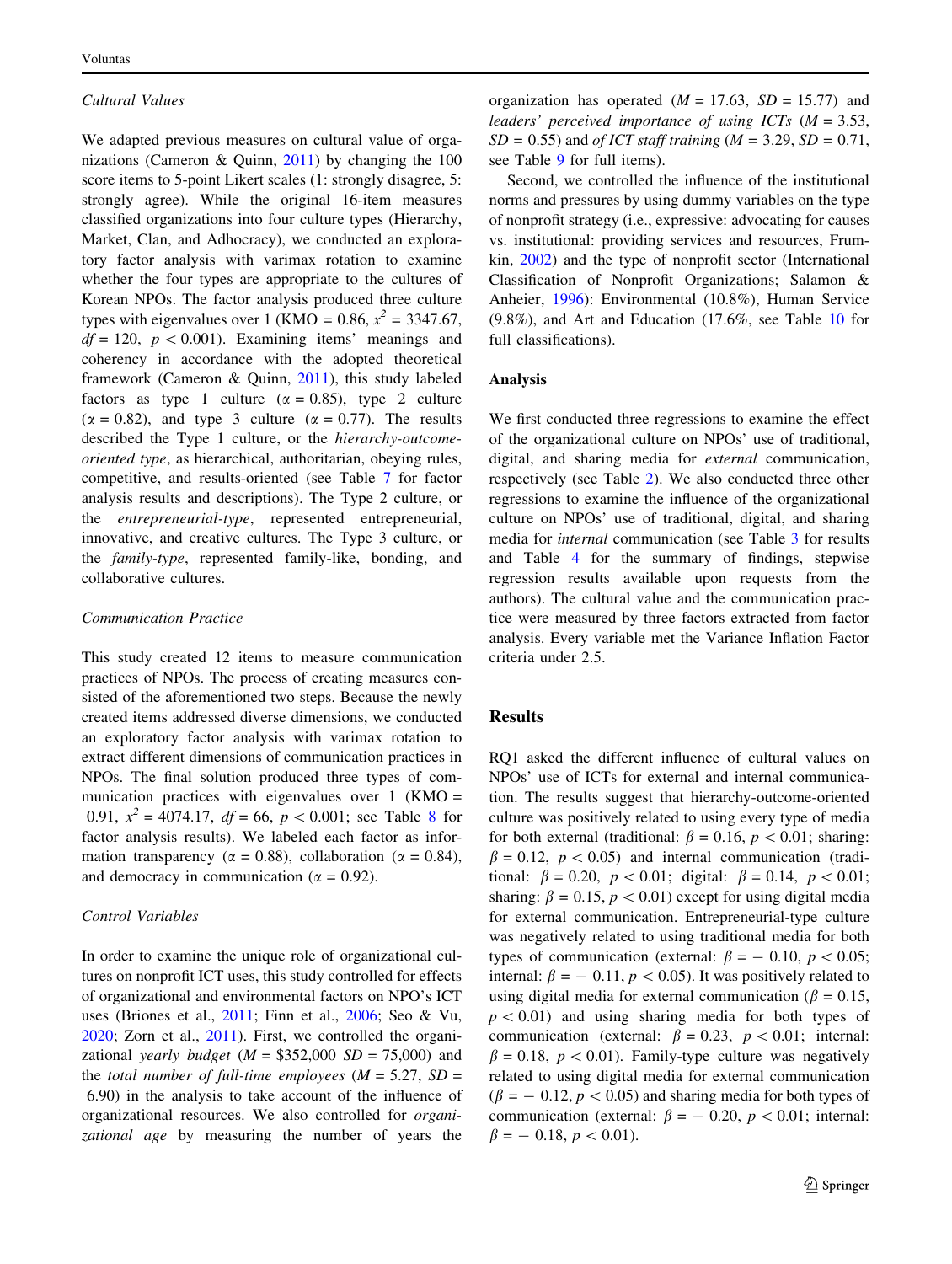|                                |                  | Traditional media |         | Digital media |      | Sharing media |      |
|--------------------------------|------------------|-------------------|---------|---------------|------|---------------|------|
|                                |                  | β                 | (SE)    | β             | (SE) | $\beta$       | (SE) |
| Organizational characteristics | <b>Budget</b>    | $-.09$            | .57     | $-.05$        | .73  | $-.11*$       | .59  |
|                                | No. of employees | $-.01$            | .07     | .09           | .09  | .05           | .07  |
|                                | Years            | .07               | .03     | $-.06$        | .04  | $-.002$       | .03  |
| Leaders' perceived importance  | Using ICTs       | .04               | .90     | $.16**$       | .14  | $-.06$        | .94  |
|                                | Staff training   | $.16**$           | .69     | $.22**$       | .87  | $.24**$       | .71  |
| Sector                         | Environmental    | .04               | $.10\,$ | .03           | .11  | .03           | .13  |
|                                | Human service    | .04               | .12     | .04           | .41  | .01           | .15  |
|                                | Art/education    | .09               | .01     | .05           | .04  | $-.02$        | .04  |
| Strategy                       | Service delivery | $-.07$            | .41     | $-.02$        | .12  | $-.02$        | .92  |
| Cultural value                 | Type 1           | $.16**$           | .76     | .04           | .96  | $.12*$        | .79  |
|                                | Type 2           | $-.10*$           | .92     | $.15**$       | .17  | $.23**$       | .96  |
|                                | Type 3           | .04               | .10     | $-.12*$       | .39  | $-.20**$      | .14  |
| Communication practice         | Transparency     | $.15**$           | .95     | $.16**$       | .21  | $-.04$        | .99  |
|                                | Collaboration    | .03               | .07     | $-.08$        | .36  | $-.05$        | .12  |
|                                | Democracy        | .06               | .01     | .02           | .28  | .02           | .05  |
| n                              |                  | 471               |         | 471           |      | 471           |      |
| F                              |                  | 7.81              |         | 3.97          |      | 12.44         |      |
| $R^2$                          |                  | .18               |         | .22           |      | .22           |      |

<span id="page-7-0"></span>Table 2 Influence of organizational culture on using ICTs for external communication

 $*p<.05, **p<.01$ ; Culture type 1: hierarchy-outcome-oriented type, culture type 2: entrepreneurial-type, culture type 3: family-type

|  |  |  |  |  |  |  | Table 3 Influence of organizational culture on using ICTs for internal communication |
|--|--|--|--|--|--|--|--------------------------------------------------------------------------------------|
|--|--|--|--|--|--|--|--------------------------------------------------------------------------------------|

|                                |                  | Traditional media |      | Digital media |      | Sharing media |      |
|--------------------------------|------------------|-------------------|------|---------------|------|---------------|------|
|                                |                  | β                 | (SE) | β             | (SE) | β             | (SE) |
| Organizational characteristics | Budget           | $-.06$            | .71  | .01           | .90  | $-.05$        | .83  |
|                                | No. of employees | .01               | .09  | .10           | .11  | $.13*$        | .10  |
|                                | Years            | .03               | .03  | $-.06$        | .04  | $-.05$        | .04  |
| Leaders' perceived importance  | Using ICTs       | $-.03$            | .11  | .12           | .41  | $-.07$        | .30  |
|                                | Staff training   | $.14**$           | .84  | $.18**$       | .07  | $.28*$        | .46  |
| Sector                         | Environmental    | .05               | .25  | .04           | .58  | .01           | .12  |
|                                | Human service    | .02               | .57  | .03           | .99  | $-.04$        | .12  |
|                                | Art/ education   | $-.04$            | .09  | .04           | .08  | $-.02$        | .03  |
| Strategy                       | Service delivery | $-.10*$           | .10  | $-.06$        | .38  | $-.09$        | .57  |
| Cultural value                 | Type 1           | $.20**$           | .93  | $.14**$       | .18  | $.15**$       | .09  |
|                                | Type 2           | $-.11*$           | .13  | .06           | .44  | $.18**$       | .33  |
| Communication practice         | Type 3           | .01               | .35  | $-.07$        | .71  | $-.18**$      | .58  |
|                                | Transparency     | $.17**$           | .17  | $.12**$       | .49  | $-.04$        | .37  |
|                                | Collaboration    | .06               | .32  | $-.05$        | .68  | $-.07$        | .55  |
|                                | Democracy        | .07               | .24  | .08           | .58  | .01           | .45  |
| $\boldsymbol{n}$               |                  | 471               |      | 471           |      | 471           |      |
| F                              |                  | 10.81             |      | 3.83          |      | 7.36          |      |
| $R^2$                          |                  | .18               |      | .16           |      | .18           |      |

 $*p<.05, **p<.01$ ; Culture type 1: hierarchy-outcome-oriented type, culture type 2: entrepreneurial-type, culture type 3: family-type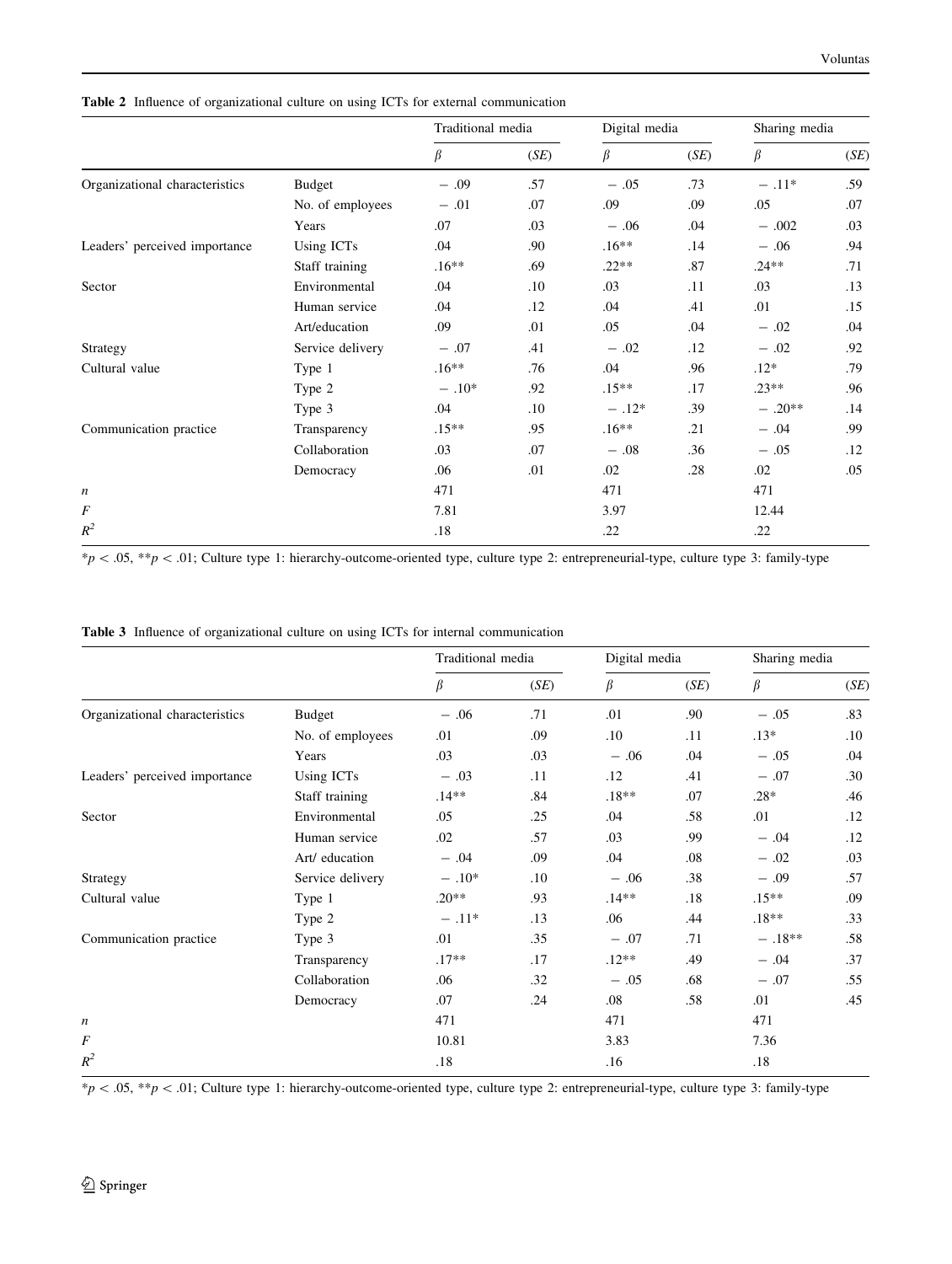<span id="page-8-0"></span>Table 4 Summary of findings

|                        |               | External communication                                | Internal communication                            |
|------------------------|---------------|-------------------------------------------------------|---------------------------------------------------|
| Cultural value         | Type 1        | Traditional $(+)$ , sharing $(+)$                     | Traditional $(+)$ , digital $(+)$ , sharing $(+)$ |
|                        | Type 2        | Traditional ( $-$ ), digital ( $+$ ), sharing ( $+$ ) | Traditional $(-)$ , sharing $(+)$                 |
|                        | Type 3        | Digital $(-)$ , sharing $(-)$                         | Sharing $(-)$                                     |
| Communication practice | Transparency  | Traditional $(+)$ , digital $(+)$                     | Traditional $(+)$ , digital $(+)$                 |
|                        | Collaboration | $\qquad \qquad$                                       |                                                   |
|                        | Democracy     | $\overline{\phantom{0}}$                              | -                                                 |
|                        |               |                                                       |                                                   |

Only significant results are reported, and the valence is in the parentheses

H1 predicted a positive relationship between an active communication practice and using ICTs. The regression analyses indicate that information transparency was positively related to using traditional and digital media for both external (traditional:  $\beta = 0.15$ ,  $p < 0.01$ ; digital:  $\beta = 0.16$ ,  $p < 0.01$  and internal communication (traditional:  $\beta = 0.17, p < 0.01$ ; digital:  $\beta = 0.12, p < 0.01$ ), but not to using sharing media. Collaboration and democracy in communication practice did not have any influence on using ICTs. Thus, H1 was partially supported.

## **Discussion**

This study examined NPOs' use of varied types of ICTs for external and internal communication separately. Answering RQ1, results showed that three types of cultural values have different relationships with three types of media for external and internal communication. Hierarchy-outcomeoriented culture was the only positive predictor of using traditional media for both types of communication. This result suggests that organizations with authoritarian cultures based on strict rules may be old-fashioned and maintain a traditional way of communicating with their external and internal stakeholders. However, this culture was also positively related to using all other types of media for both external and internal communication, except for using digital media for external communication. As with other NPOs worldwide, Korean NPOs may face ''increased pressure to be accountable, competitive, and professional'' (Zorn et al.,  $2011$ , p. 3), and active use of ICTs may enhance organizational proficiency, competency, and legitimacy. Because NPOs with hierarchy-outcome-oriented culture focus on increasing efficiency for better outcomes while following rules and procedures authoritatively, they seem to use every possible medium, including traditional media, to improve their performance. This finding corresponds with a previous study which found a positive correlation between the authoritarian culture in Saudi Arabian organizations and the use of digital media (Al-Shohaib et al., [2010](#page-15-0)); the authoritative decision-making culture generated efficiency and rapidity in adopting and using the ICTs. However, the lack of association between authoritarian culture and using digital media for external communication suggests that NPOs may use ICTs actively for immediate organizational efficiency and effectiveness, while lacking interactive relationships with the public (Lovejoy & Saxton, [2012\)](#page-16-0).

Entrepreneurial-type culture was positively related to using non-traditional ICTs and negatively related to using traditional media. Corresponding with previous studies (Leidner & Kayworth, [2006\)](#page-16-0), entrepreneurial-type culture in Korean NPOs also seems to contribute to using nontraditional media. Because this organizational culture is open to innovation, NPOs with it may invest in new ICTs progressively, attempt new strategies for stakeholder engagement, and easily transition from traditional media to new ICTs.

Family-type culture was negatively related to using new media, except for using digital media for internal communication. It might seem possible that this culture's negative influence on using sharing media for internal communication suggests they already cooperate and communicate extensively like a clan or a family, such that they do not require sharing media for internal communication. However, the history of Korean NPOs tells a different story. In order to advocate for their opinions and protect their beliefs against the dictatorship, Korean activist groups maintained a strong-bonding, clannish culture. As such, the negative relationships with using new ICTs for both types of communication suggest that such NPOs may be closed to outsiders and inflexible in adopting new ICTs to communicate with their stakeholders.

Regarding H1, only one aspect of communication practices had a significant relationship to using ICTs. Collaboration and democracy in communication practice did not influence the use of ICTs; information transparency was positively related to using traditional and digital media for both types of communication, but not to using sharing media. NPOs with information-transparent practices may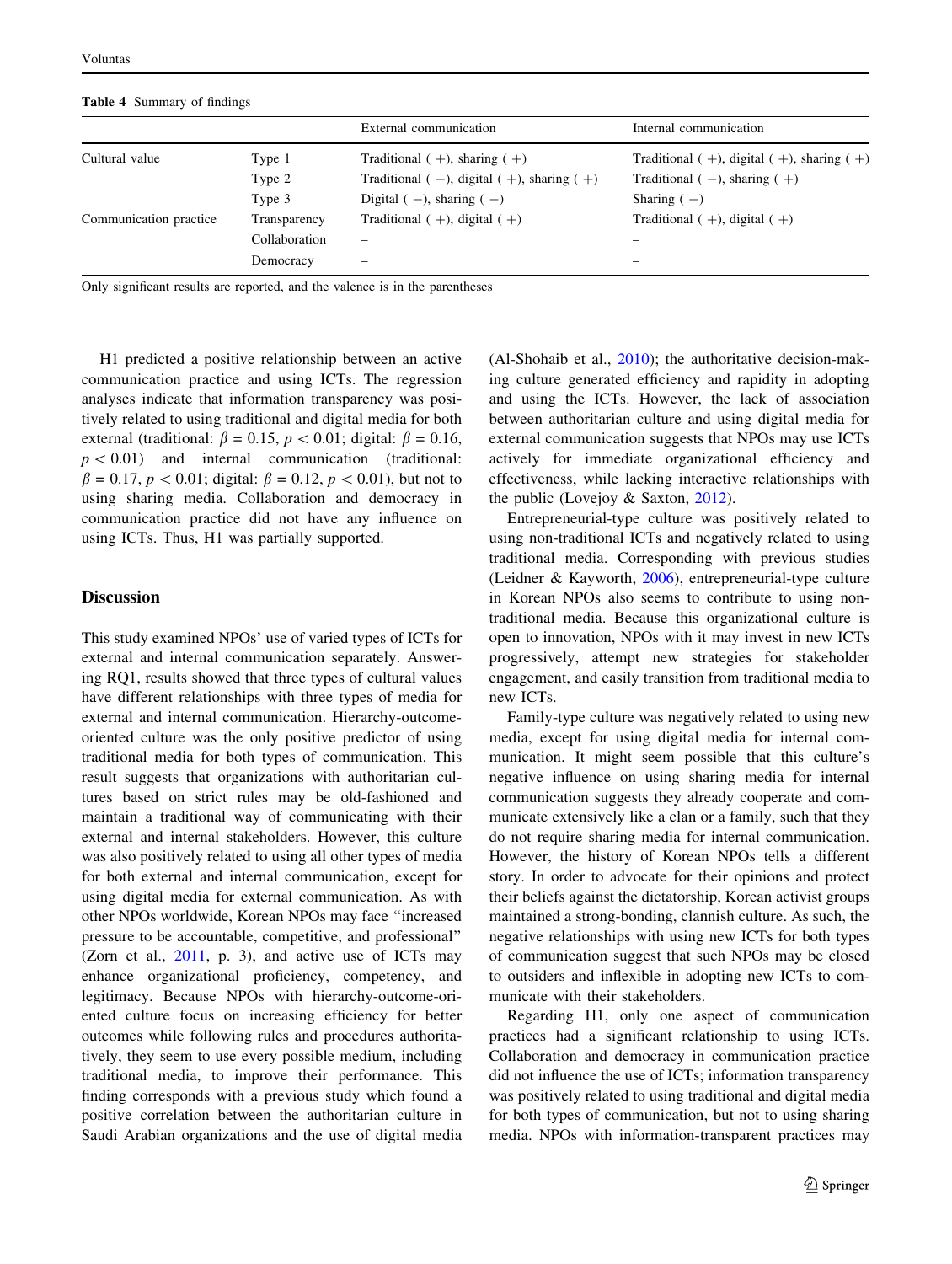not require or avoid ICTs for *sharing* information, but may provide a more concrete and necessary environment than other communication practices to use other types of ICTs. The results may also suggest that NPOs may use ICTs when they require precise information exchange.

Results suggest that cultural values influenced the use of digital media for external and internal communication differently. Among the three culture types, only entrepreneurial-type culture was positively related to using digital media for external communication. Using digital media (including social media) for external communication may represent a new way of developing symmetrical relationships with external stakeholders, as it allows dialogic interactions (Lovejoy & Saxton, [2012\)](#page-16-0). Entrepreneurialtype culture may be the only culture that is open to symmetrical relationships with external stakeholders.

On the other hand, the hierarchy-outcome-oriented-type culture was the only culture positively related to using digital media for internal communication. This result may reflect the current Korean organizational problems of giving work orders via digital media anytime for better outcomes even after work (Lee & Lee, [2016](#page-16-0)). This result aligns with no significant relationship between the entrepreneurial-type culture and using digital media for internal communication. The results together suggest that NPOs may use digital media for internal communication not because their cultures are innovative, democratic, or actively communicative; NPOs may use digital media internally to maximize efficiency for the organizational goals.

Communication practice did not have different effects on using ICTs for different communication goals (i.e., external and internal communication). This result has an important implication for NPOs' use of ICTs. Whereas cultural values seem to direct NPOs to use their ICTs for specific communication goals (i.e., external or internal communication), actual communication practices (i.e., information transparency) may provide basic environments for NPOs to use ICTs for any type of communication.

In comparison to the influence of organizational culture, resources did not have as much influence on NPOs' use of ICTs. Budget was negatively related to using sharing media for external communication ( $\beta = -0.11$ ,  $p < 0.05$ ); it did not predict the use of any other types of ICTs. This result contrasts with previous studies (Briones et al., [2011;](#page-15-0) Finn et al., [2006;](#page-15-0) Zorn et al., [2011](#page-16-0)); the role of financial resources may not surpass that of organizational culture in determining NPOs' embrace of ICTs. Different organizational cultures may have the potential to mitigate or diminish the resource gaps by different use of ICTs, specifically considering that NPOs with smaller budgets use sharing media for external communication more.

Additionally, the number of full-time employees was positively related to using sharing media for internal communication ( $\beta = 0.12$ ,  $p < 0.05$ ). A large workforce may allow NPOs to assign a particular person to be responsible for ICTs (Briones et al., [2011\)](#page-15-0). NPOs with a greater number of employees may also require sharing media (instead of face-to-face) for internal communication more than smaller NPOs; small NPOs may not need sharing media to share information among a few employees. Indeed, there was a correlation between the number of full-time employees and using sharing media for internal communication ( $r = 0.12$ ,  $p < 0.05$ ).

Unlike other control variables, leaders' support was mostly related to active use of ICTs. Specifically, leaders' perception of staff training was positively related to every type of media for all communication purposes. Whereas research has emphasized the role of leaders' perception of the importance of using ICTs (Briones et al., [2011](#page-15-0); Hackler & Saxton, [2007](#page-15-0); Nah & Saxton, [2013;](#page-16-0) Zorn et al., [2011](#page-16-0)), this result indicates that leaders' perception of staff training, which is more directly related to practical support, may be more crucial in encouraging any type of ICT use.

In summary, the answers to RQ1 represent the recent phenomenon of NPOs' transition from using traditional media to new ICTs. NPOs with entrepreneurial-type culture seem to take the lead in using new ICTs. NPOs with hierarchy-outcome-oriented culture seem to use every type of media, from old to new, simultaneously for goal accomplishment; they may be transitioning to new ICTs and may eventually stop using old ICTs. Their hierarchical culture does not seem to hinder them from using new ICTs; it may even expediate the process of adopting and using them (Al-Shohaib et al., [2010](#page-15-0)), but how internal members perceive the authoritarian process needs more investigation.

NPOs with family-type culture seem to be most conservative in using new ICTs. Under the name of "collaboration'' or ''family,'' this type of NPOs may have developed a clannish culture with exclusivism and inflexibility in the crucible of the Korean history. This type of culture may be only collaborative in the abstract without actual practices of sharing or communicating via ICTs. The clannish culture of Korean NPOs may be comparable to family businesses. While family businesses seem to embody egalitarian culture, many of them reflect patriarchal authority and control (Ainsworth & Cox, [2003,](#page-15-0) p. 1471) and are inflexible in investing in innovation in comparison to nonfamily counterparts (Classen et al., [2014](#page-15-0)).

These findings have important implications for understanding NPOs' use of ICTs. Despite ''the technical rationality'' argument prevalent in the nonprofit sector (Zorn et al., [2011:](#page-16-0) 5), not every NPO has to use or needs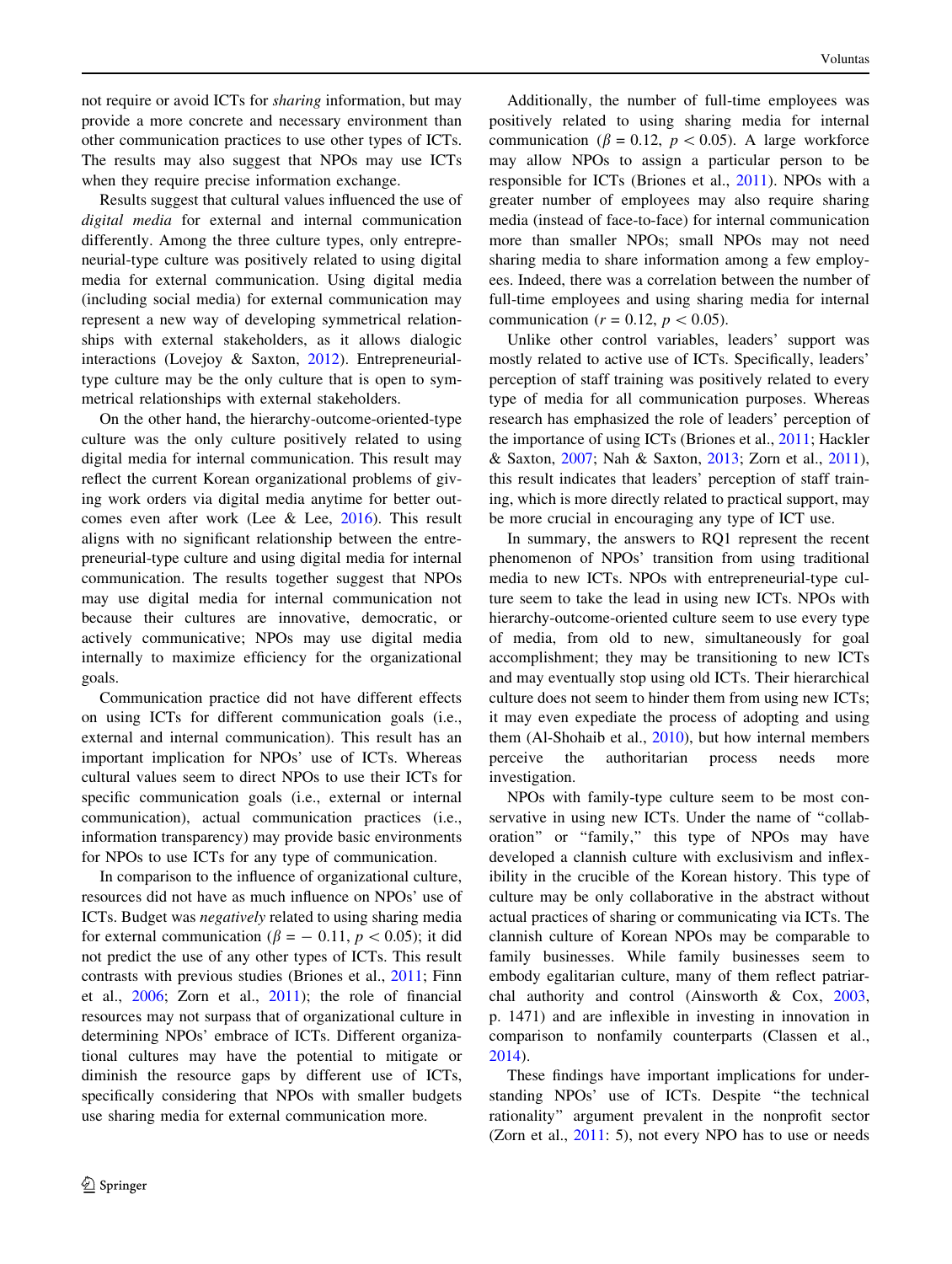cutting-edge ICTs. However, most leaders were conscious of the importance of using ICTs and staff training. In order to decrease the discrepancy between the perception and the actual use of ICTs, this research suggests focusing on innovation, flexibility, and concrete ways of supporting ICT uses (e.g., having information-transparent practices and staff training) rather than on an abstract sense of collaboration or financial resources.

### Limitations and Future Research

This study examined NPOs' use of varied types of ICTs for external and internal communication. It has several limitations. First, the sample was based on a specific cultural context in Korea. Although this context provides additional insights into understanding the influence of organizational culture, conducting multicultural studies may extend findings from this study. Studies on the interaction between national and organizational cultures (Leidner & Kayworth, [2006\)](#page-16-0) or other constructs of organizational culture (e.g., normative relationships among volunteers and full-time employees) may also enrich the current findings. Further, the sample was selected from the list of NPOs which have been officially registered to the Ministry of the Interior and Safety at least since the year 2012. As a result, the sampled NPOs may be in relatively stable status. Newborn NPOs or NPOs in unstable status which cannot afford to register may have been excluded. However, focusing on stable NPOs is more appropriate for conducting a systematic overview on NPOs' strategic behaviors (Ihm & Shumate, [2019](#page-15-0)) and was necessary to examine NPOs that have cultural values and practices of using ICTs in this study. Future research such as conducting in-depth interviews on newborn NPOs may reveal different mechanisms in terms of the influence of organizational cultures on using ICTs. Second, because this study is cross-sectional, causality cannot be determined. While the interactionist perspective assumes the organizational culture is fixed, the emergent perspective argues using ICTs interacts with organizational culture (Gallivan & Srite, [2005](#page-15-0)). The emergent perspective argues that using ICTs for communication may influence the organizational culture, because members may change their cultural values and enact the changed values in the organizations based on their communication experiences (Rice & Leonardi, [2014\)](#page-16-0). Other factors such as the type of organizational activities or the age of employees may mediate the influence of organizational culture on the organizations' use of ICTs (Leonardi, [2009\)](#page-16-0). Further longitudinal studies may provide broader perspectives on the influence of the organizational culture on ICT uses. Third, this study is based on data from 2014, but the use of ICTs has changed since then. For instance, more NPOs have adopted and become accustomed to digital and sharing ICTs. Mobile media has become prevalent around the world so that internal and external communications often take place via mobile instant messenger (Huang & Zhang, [2019\)](#page-15-0). Many NPOs are also transitioning to using cutting-edge ICTs such as programming tools to pursue digital privacy and equality (Ioan, [2020](#page-15-0)), virtual technologies to warn about climate change (Bales & Goldstein, [2018\)](#page-15-0), or geospatial big data for wilderness search and rescue (Pfau & Blanford, [2018](#page-16-0)). Future research may examine how organizational cultures influence the use of the now-more-prevalent ICTs or newer ICTs differently and devise other ways of examining organizational cultures in line with the newer ICTs (e.g., to evaluate big data-oriented cultural values). Finally, executive directors or leaders completed the survey. Although leaders are generally conscious of their organizational culture and practice of using ICTs, as in other national surveys on NPOs, the responses "reflect their perspectives" (Ostrower, [2007](#page-16-0)), not every member's perspectives. There is a possibility that leaders may see the culture in the way they want to see it, instead of the true culture that other organizational members perceive.

# Conclusion

This study examined how organizational cultures influence NPOs' use of old and new ICTs for external and internal communication. This study makes three contributions to nonprofit research. First, it provides unique perspectives on the phenomenon of the influence of NPOs' culture on their ICT uses. This is the first study on Korean NPOs to show relationships between the NPOs' culture and their ICT uses. The only other large-scale surveys on Korean NPOs are surveys of quantitative issues such as organizational budget and the number of employees conducted by the Korean government (Statistics Korea, [2020](#page-16-0)). Further, many studies on the relationship between organizational culture and the organizations' ICT uses have focused on specific organizations (Leidner & Kayworth, [2006](#page-16-0); Orlikowski, [1993](#page-16-0), [2000;](#page-16-0) Rice & Leonardi, [2014](#page-16-0)). This study, on the other hand, is based on data from 500 NPOs to correlate Korean NPOs' general cultural and historical backgrounds to their ICT uses. In this way, this study provides a comprehensive overview of NPOs with unique perspectives.

Second, this study focused on the different use of ICTs for internal and external communication. Many studies on NPOs' ICT use have focused on the use of ICTs for external communication (e.g., funders, beneficiaries, suppliers, or interorganizational collaboration partners: Chewning et al.,  $2012$ ; Fu et al.,  $2019$ ; Le Dantec & Edwards, [2008](#page-16-0)). However, ICTs play important roles in internal communication by making efficient the internal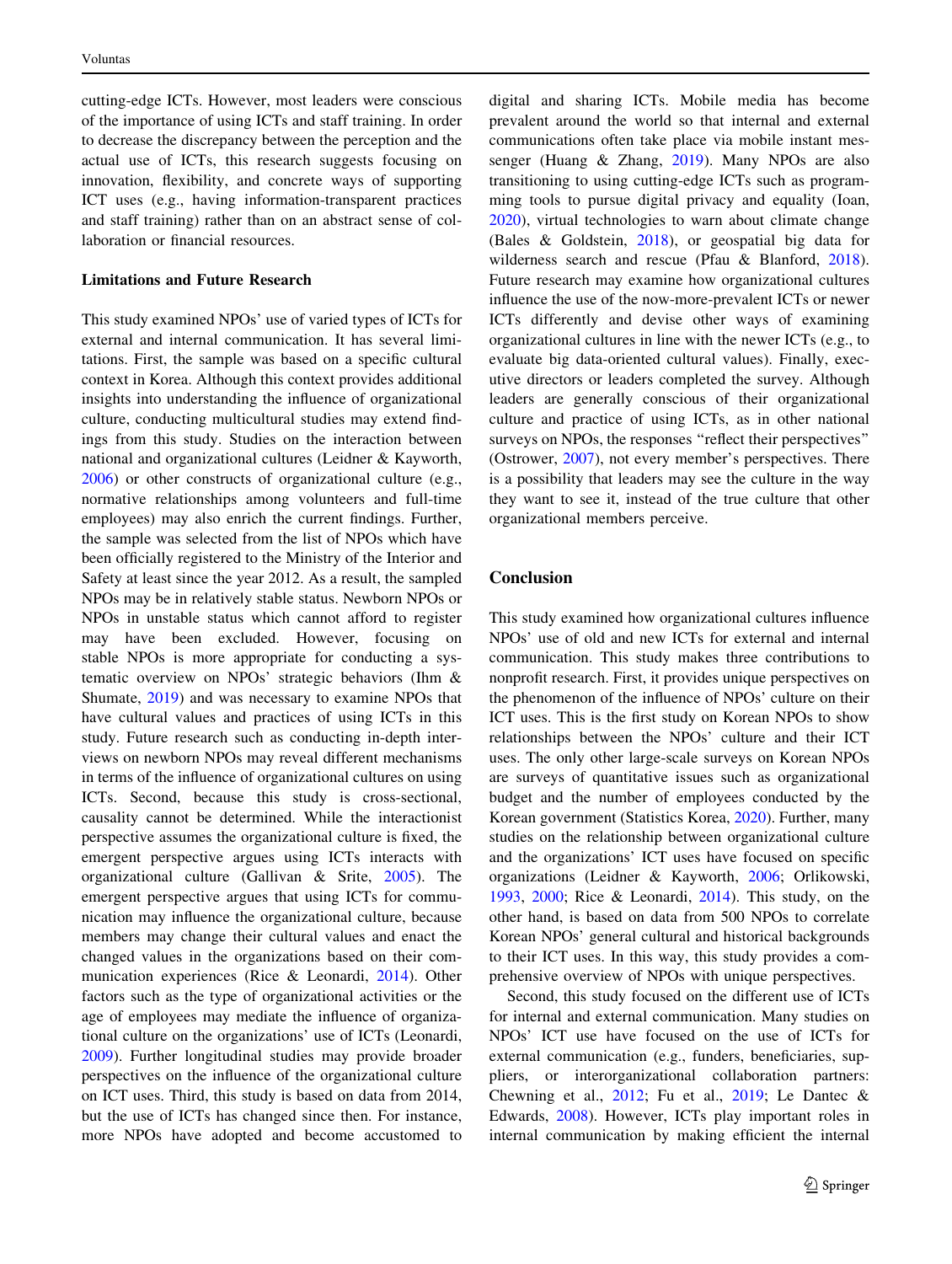collaboration process and improving the organizational performance. NPOs' use of ICTs for two types of communication has different impact and implications for society and focal NPOs as well. The differentiation of external and internal communication also offers a more nuanced insight into how the same NPOs may diversify ICT uses for different purposes and generate different social impacts from each type of communication, instead of mixing two distinctive communication processes and lumping up them as ''use of ICTs''.

Third, this study captures the NPOs' use of traditional media and new ICTs in relation to organizational cultures and provides theoretical directions to understand NPOs' transitional use of old-to-new ICTs. This study uncovers how NPOs integrate an array of ICTs to complement or compensate for each other, instead of focusing only on the emerging ICTs at the moment (e.g., social media; Fu et al., [2019\)](#page-15-0). In this way, this study advances theoretical understanding of how and why NPOs use old-to-new ICTs and provides future directions to investigate how NPOs might understand and transplant newer ICTs such as big databased or programming-based ICTs, or virtual technologies, which may require transformation of communication practices and systems of thinking to different cultures (e.g., a data-oriented culture) beyond the NPO's resources or institutional forces.

Finally, this study provides practical implications for NPOs' use of ICTs. The effect of organizational culture on using ICTs is not simple. Some types of culture encourage certain types of ICT uses for specific communication types. Considering the exact goal of communication and the

available ICTs may be more important than adopting popular ICTs (e.g., social media) to follow trends. Further, financial resources or leaders' perception of the importance of using ICTs is not enough to guarantee an organization will use ICTs actively. Leaders must realize the importance of providing practical support such as staff training to facilitate using ICTs.

This study reveals that organizational cultures may affect NPOs' use of old and new ICTs for different communication goals. NPOs contribute to society by providing services and mobilizing the public for social values that market forces cannot accomplish. This study suggests the potential of how ICTs may intervene in the process and maximize the social impact of the minimum resources available. The results also imply that some NPOs (have to) use cutting-edge ICTs, but NPOs have their own ways of using ICTs corresponding with their cultures and communication goals. Depending on their cultural values and practices, NPOs seem to maintain complex ways of mixing and choosing diverse ICTs to improve internal communication efficiency and external communication impact and generate social values.

### **Declarations**

Conflict of interest The authors declare that they have no conflict of interest.

## Appendix

See in Tables [5](#page-12-0), [6,](#page-12-0) [7,](#page-13-0) [8](#page-14-0), [9](#page-14-0) and [10](#page-15-0)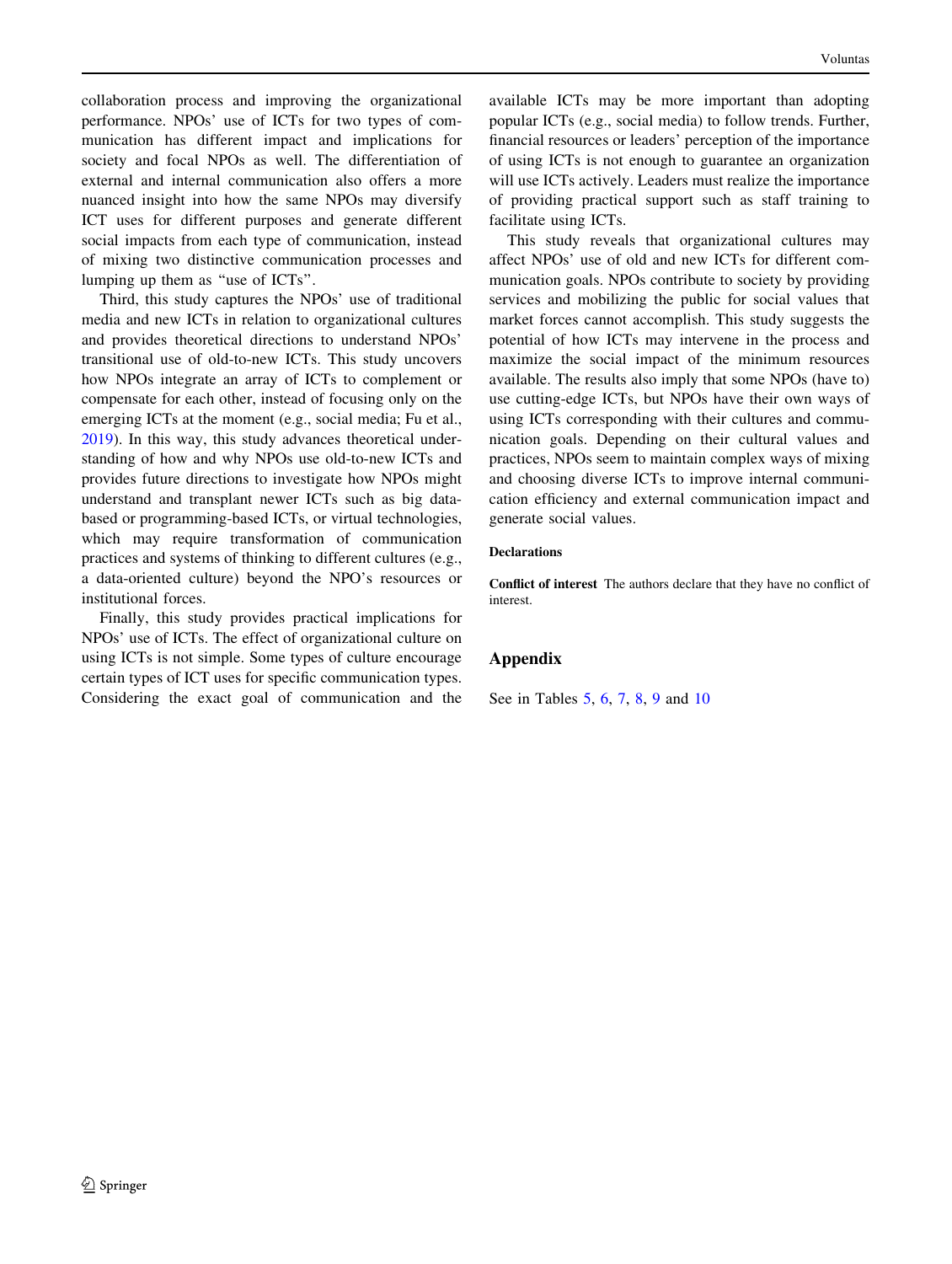<span id="page-12-0"></span>Table 5 Question of asking ICT uses for external and internal communication

Table 6 Factor analysis of ICTs

|                   | ICT                          | Not at all |                |   |   | Very much |
|-------------------|------------------------------|------------|----------------|---|---|-----------|
| Sharing media     | Cloud service                |            | 2              | 3 | 4 | 5         |
|                   | Sharing document service     |            | 2              | 3 | 4 | 5         |
|                   | Sharing image service        |            | 2              | 3 | 4 | 5         |
|                   | Schedule management software |            | 2              | 3 | 4 | 5         |
| Traditional Media | Phone call                   |            | 2              | 3 | 4 | 5         |
|                   | Face-to-face meeting         |            | 2              | 3 | 4 | 5         |
|                   | Cellphone text message       |            | 2              | 3 | 4 | 5         |
|                   | fax                          |            | 2              | 3 | 4 | 5         |
| Digital media     | Social networking service    |            | 2              | 3 | 4 | 5         |
|                   | Web site or blogs            |            | 2              | 3 | 4 | 5         |
|                   | Mobile community service     |            | $\overline{c}$ | 3 | 4 | 5         |
|                   | Mobile messenger             |            | 2              | 3 | 4 | 5         |
|                   | E-mail                       |            | 2              | 3 | 4 | 5         |

How much does your NPO use the below ICTs for 1) campaign or program promotion? (We used the same format of questions for ICT uses for external communication for 2) resource acquisition [fundraising and volunteer recruitment], and 3) relationship maintenance). Please circle as appropriate (1: not at all, 5: very much):

For internal communication, we used the same format of questions for ICT uses for 1) knowledge management, 2) enhancement of task efficiency, 3) collaboration among internal members, and 4) daily talks for relationship maintenance for internal communication

| Table 6 Factor analysis of<br>ICTs | <b>ICTS</b>       | Items                        | Factor loading |                |        |  |
|------------------------------------|-------------------|------------------------------|----------------|----------------|--------|--|
|                                    |                   |                              |                | $\overline{c}$ | 3      |  |
|                                    | Sharing media     | Cloud service                | .92            | .11            | .21    |  |
|                                    |                   | Sharing document service     | .92            | .10            | .21    |  |
|                                    |                   | Sharing image service        | .86            | .14            | .28    |  |
|                                    |                   | Schedule management software | .82            | .23            | .26    |  |
|                                    | Traditional media | Phone call                   | .05            | .90            | .05    |  |
|                                    |                   | Face-to-face meeting         | .16            | .76            | .04    |  |
|                                    |                   | Cellphone text message       | $-.02$         | .74            | .45    |  |
|                                    |                   | fax                          | .38            | .70            | $-.05$ |  |
|                                    | Digital media     | Social networking service    | .33            | $-.04$         | .82    |  |
|                                    |                   | Web site or blogs            | $.08\,$        | .32            | .76    |  |
|                                    |                   | Mobile community service     | .47            | $-.02$         | .71    |  |
|                                    |                   | Mobile messenger             | .41            | .21            | .65    |  |
|                                    |                   | E-mail                       | .09            | .45            | .64    |  |
|                                    |                   | Explained variance $(\%)$    | 29.11          | 23.74          | 21.92  |  |
|                                    |                   | Eigenvalues                  | 3.78           | 3.09           | 2.85   |  |

Values in bold have loadings of at least 0.50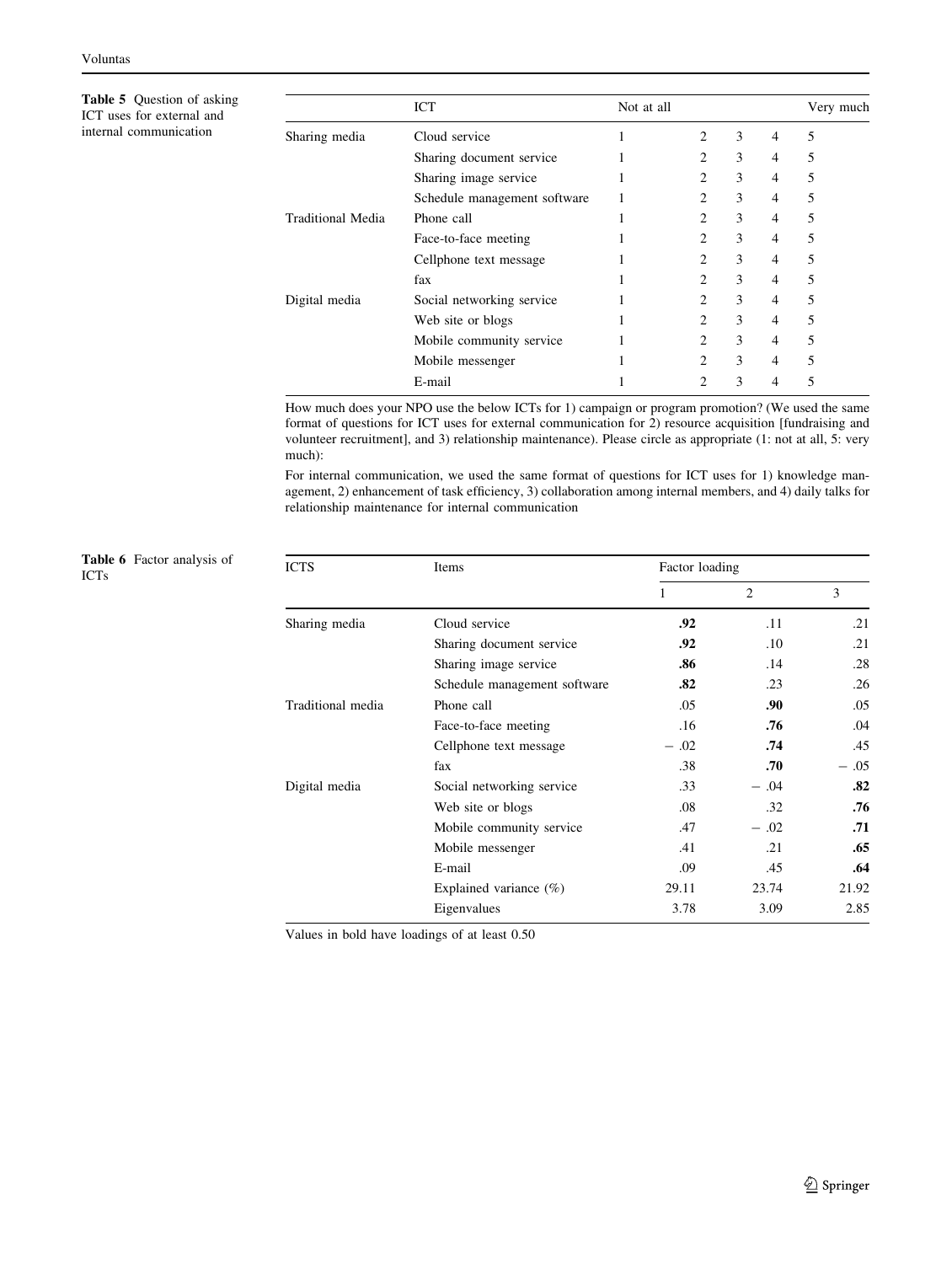<span id="page-13-0"></span>Table 7 Factor analysis of cultural values

| Culture type                                                                          | Items                                                                                                                       |              | Factor loading |       |  |
|---------------------------------------------------------------------------------------|-----------------------------------------------------------------------------------------------------------------------------|--------------|----------------|-------|--|
|                                                                                       |                                                                                                                             | $\mathbf{1}$ | 2              | 3     |  |
| Type 1 (hierarchical, authoritarian, obeying<br>rules, competitive, results-oriented) | 1. The leadership in the organization is generally considered to<br>exemplify commanding and controlling                    | .77          | .25            | .06   |  |
|                                                                                       | 2. The glue that holds the organization together is loyalty, tradition,<br>and dedication                                   | .75          | .09            | - .17 |  |
|                                                                                       | 3. The glue that holds the organization together is the emphasis on<br>achievement and goal accomplishment                  | .75          | - .09          | .20   |  |
|                                                                                       | 4. The glue that holds the organization together is formal rules and<br>policies                                            | .72          | .06            | - .02 |  |
|                                                                                       | 5. The organization emphasizes competitive actions and<br>achievement                                                       | .71          | .08            | .01   |  |
|                                                                                       | 6. The organization is a very structured place. Formal procedures<br>generally govern what people do                        |              | .22            | .02   |  |
|                                                                                       | 7. The organization is very results-oriented. A major concern is with<br>getting the job done                               | .59          | .40            | .10   |  |
| Type 2 (Entrepreneurial, innovative, creative)                                        | 8. The organization is a dynamic and entrepreneurial place. People<br>are willing to stick their necks out and take risks   | .12          | .81            | .15   |  |
|                                                                                       | 9. The leadership in the organization is generally considered to<br>exemplify mentoring, facilitating, or nurturing         | $-.11$       | .73            | .26   |  |
|                                                                                       | 10. The leadership in the organization is generally considered to<br>exemplify entrepreneurship, innovating, or risk taking | .35          | .67            | .14   |  |
|                                                                                       | 11. The leadership in the organization is generally considered to<br>exemplify a creator or technician                      | .30          | .64            | .01   |  |
|                                                                                       | 12. The glue that holds the organization together is commitment to<br>innovation and development                            | .19          | .60            | .45   |  |
|                                                                                       | 13. The organization emphasizes acquiring new resources and<br>creating new challenges                                      | $-.01$       | .54            | .49   |  |
| Type 3 (family-like, bonding)                                                         | 14. The organization is a very personal place. It is like an extended<br>family                                             | $-.13$       | .20            | .79   |  |
|                                                                                       | 15. The organization emphasizes human development, cooperation,<br>and participation                                        | $-.04$       | .32            | .77   |  |
|                                                                                       | 16. The organization emphasizes permanence and stability                                                                    | .44          | .04            | .63   |  |
| Explained Variance $(\%)$                                                             |                                                                                                                             | 24.97        | 19.51          | 14.06 |  |
| Eigenvalues                                                                           |                                                                                                                             | 5.30         | 2.91           | 1.16  |  |

Values in bold have loadings of at least 0.50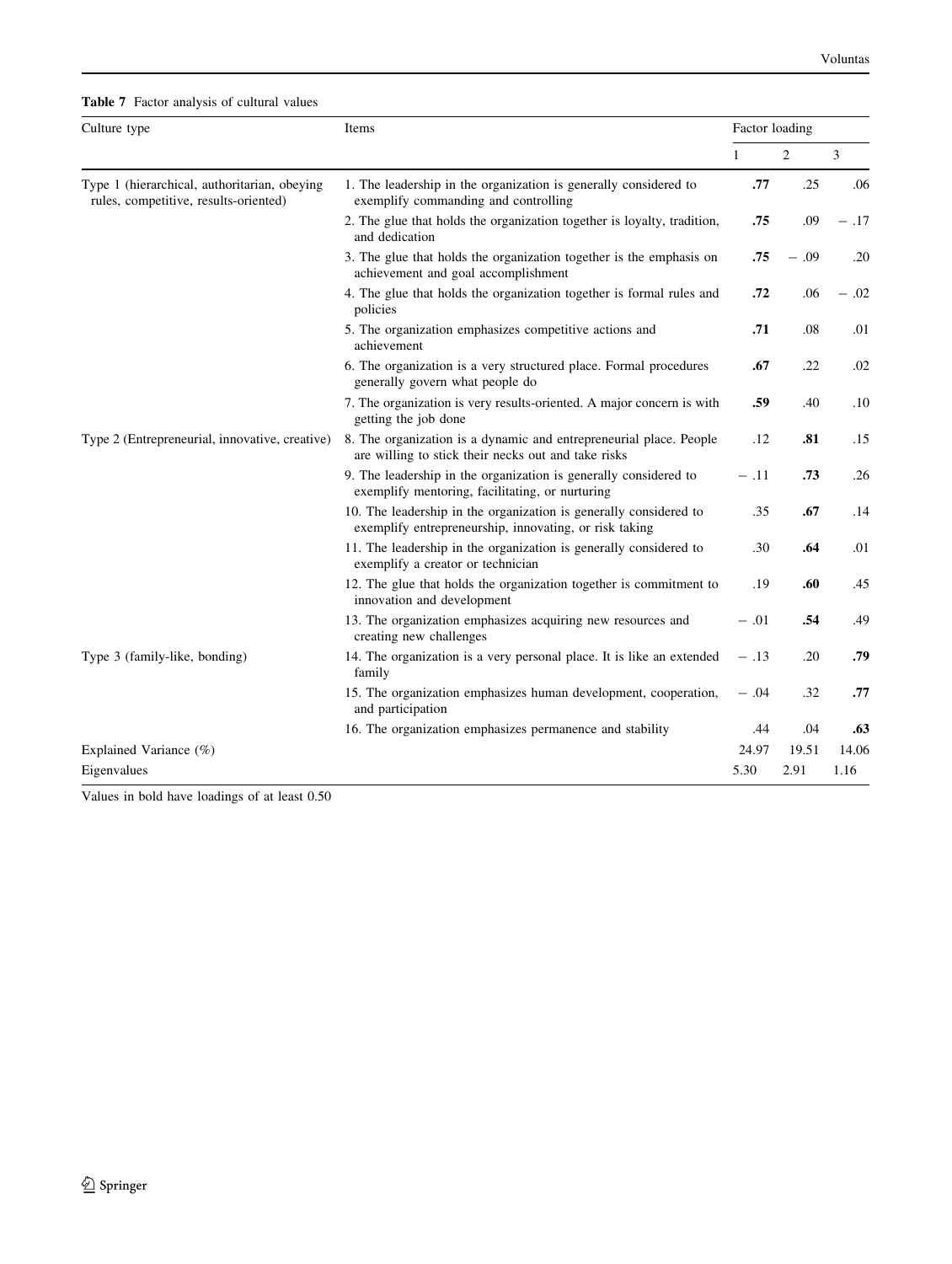# <span id="page-14-0"></span>Table 8 Factor analysis of communication practice

| Communication             | Items                                                                                                           |       |                             | Factor Loading |  |  |  |
|---------------------------|-----------------------------------------------------------------------------------------------------------------|-------|-----------------------------|----------------|--|--|--|
| Practice                  |                                                                                                                 |       | $\mathcal{D}_{\mathcal{L}}$ | 3              |  |  |  |
| Democracy in              | Employees of our organization speak without hesitation, regardless of position                                  | .83   | .11                         | .13            |  |  |  |
| Communication             | Our organization tends to listen to employee comments and suggestions                                           | .82   | .19                         | .17            |  |  |  |
|                           | Employees of our organization have good relationships among themselves                                          | .81   | .11                         | .35            |  |  |  |
|                           | Employees of our organization talk a lot about things other than work                                           | .81   | .06                         | .28            |  |  |  |
|                           | Employees of our organization communicate what they want to say to other employees                              | .78   | .22                         | .02            |  |  |  |
|                           | Employees of our organization communicate with seniors by text messaging or mobile<br>messengers when necessary |       | .22                         | .03            |  |  |  |
|                           | Employees of our organization work well with other employees                                                    | .75   | .21                         | .31            |  |  |  |
| Information               | Employees of our organization are properly sharing information for work                                         | .20   | .87                         | .16            |  |  |  |
| Transparency              | Employees of our organization are informed of the status of the organization appropriately                      | .20   | .85                         | .22            |  |  |  |
|                           | Employees of our organization share with each other appropriately the work progress in other<br>departments     | .16   | .82                         | .33            |  |  |  |
| Collaboration             | Employees of our organization freely get help from other colleagues                                             | .24   | .35                         | .82            |  |  |  |
|                           | Employees of our organization share materials that will help others in their work                               | .25   | .33                         | .81            |  |  |  |
| Explained variance $(\%)$ |                                                                                                                 | 52.62 | 21.51                       | 15.32          |  |  |  |
| Eigen values              |                                                                                                                 | 6.31  | 1.94                        | 1.84           |  |  |  |

Values in bold have loadings of at least 0.50

# Table 9 Leaders' perceived importance

| Measure                           | Items                                                                                                             |
|-----------------------------------|-------------------------------------------------------------------------------------------------------------------|
| Using ICTs ( $\alpha = .73$ )     | Using ICTs helps the accomplishment of organizational goals                                                       |
|                                   | The ability to use ICTs is an important consideration when hiring new employees                                   |
|                                   | Active use of ICTs will help you work more efficiently                                                            |
|                                   | Every member of the organization needs to be actively involved in the use of ICTs                                 |
|                                   | Active use of digital media will outweigh the profits by leaking the company's know-how or internal information   |
|                                   | The performance will not be significant compared to the resources and efforts invested in utilizing digital media |
| Staff training ( $\alpha = .88$ ) | If possible, all employees will be encouraged to participate in training                                          |
|                                   | If training is costly, they will actively work to secure the necessary resources                                  |
|                                   | In order to conduct training, one may consider adjusting or postponing routine work schedules                     |
|                                   | The institution's regular training curriculum should include information on how to use media                      |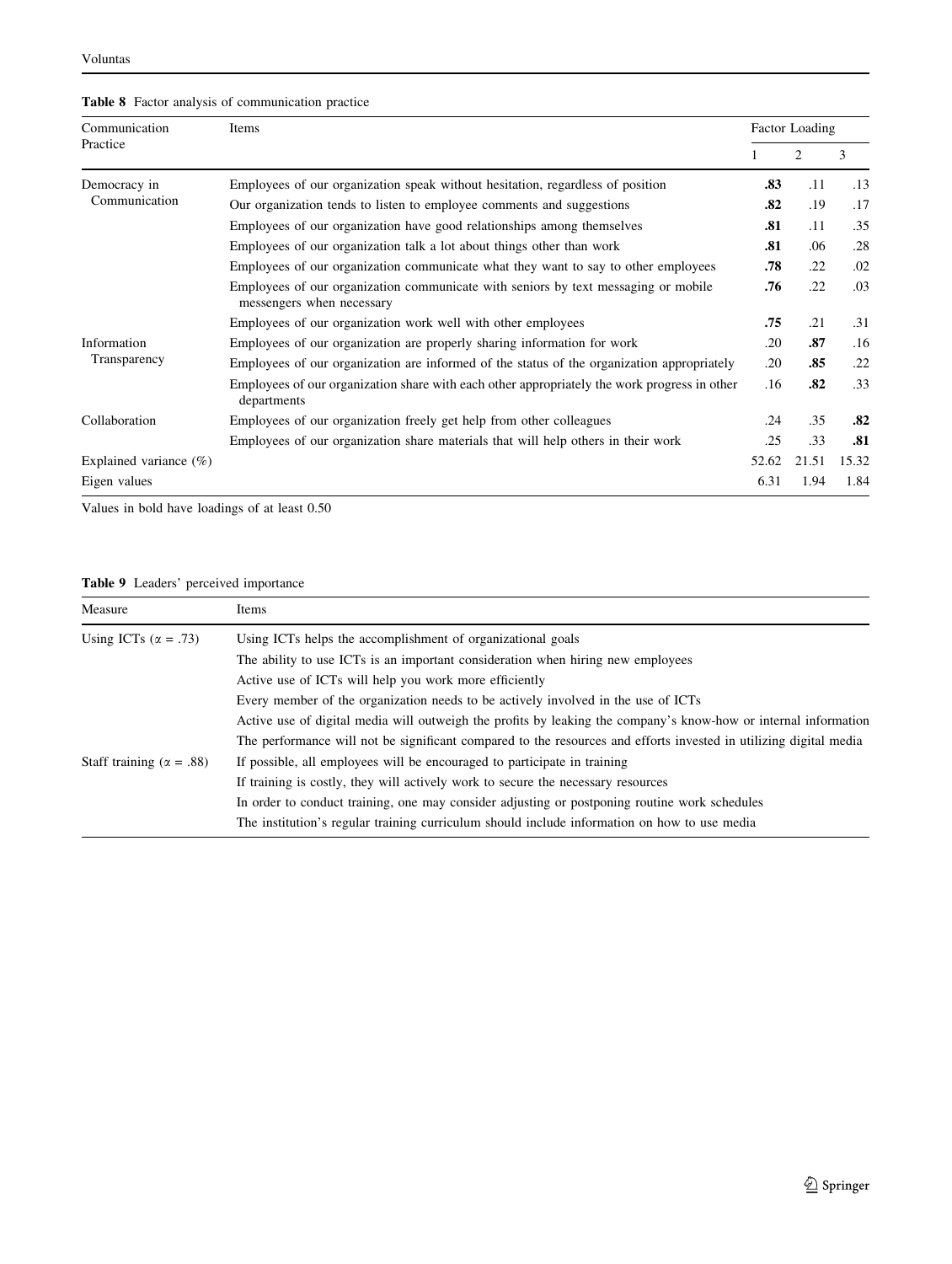<span id="page-15-0"></span>Table 10 Nonprofit organization type

| Type              | Percentage $(\%)$ |
|-------------------|-------------------|
| Philanthropic     | 37.6              |
| Art and education | 17.6              |
| Environmental     | 10.8              |
| Human service     | 9.8               |
| Politics          | 3.6               |
| Health            | 2.2               |
| Human right       | 4.4               |
| Women             | 6.0               |
| Other             | 8.0               |
| Total             | 100               |

We only controlled for the three types of organizations (i.e., environmental, human services, art and education) as dummy variables for two reasons. First, these types were the three most prevalent ones among Korean NPOs apart from the general category of philanthropic. No more than 5% were of other types, except that 6% were women's rights organizations. Second, these three types were often used as control variables in previous communication studies because of their specific communication cultures and practices (Ihm, 2019; Nah & Saxton, [2013](#page-16-0)). Controlling for these variables seemed necessary and effective to reveal the relationship between the organizational culture and their ICT uses

## References

- Ainsworth, S., & Cox, J. W. (2003). Families divided: Culture and control in small family business. Organization Studies, 24(9), 1463–1485.
- Al-Shohaib, K., Frederick, E., Jamal Al-Kandari, A. A., & Dorsher, M. D. (2010). Factors influencing the adoption of the internet by public relations professionals in the private and public sectors of Saudi Arabia. Management Communication Quarterly, 24(1), 104–121. <https://doi.org/10.1177/0893318909351433>
- Bales, S. N., & Goldstein, A. (2018). How virtual technologies can change the game for nonprofit strategists. Nonprofit Quarterly. [https://nonprofitquarterly.org/virtual-technologies-can-change](https://nonprofitquarterly.org/virtual-technologies-can-change-game-nonprofit-strategists/)[game-nonprofit-strategists/.](https://nonprofitquarterly.org/virtual-technologies-can-change-game-nonprofit-strategists/)
- Briones, R. L., Kuch, B., Liu, B. F., & Jin, Y. (2011). Keeping up with the digital age: How the American Red Cross uses social media to build relationships. Public Relations Review, 37(1), 37–43. <https://doi.org/10.1016/j.pubrev.2010.12.006>
- Cameron, K. S., & Quinn, R. E. (2011). Diagnosing and changing organizational culture: Based on the competing values framework. Hoboken: John Wiley and Sons.
- Campbell, D. A., Lambright, K. T., & Wells, C. J. (2014). Looking for friends, fans, and followers? Social media use in public and nonprofit human services. Public Administration Review, 74(5), 655–663.
- Casey, J. (2016). Comparing nonprofit sectors around the world: What do we know and how do we know it? The Journal of Nonprofit Education and Leadership, 6(3), 187–223.
- Cheney, G., Christensen, L. T., & Dailey, S. (2014). Communicating identity and identification in and around organizations. In L. L. Putnam & D. K. Mumby (Eds.), The SAGE handbook of organizational communication: Advances in theory, research, and methods (pp. 695–716). Thousand Oaks: SAGE.
- Chewning, L. V., Lai, C. H., & Doerfel, M. (2012). Organizational resilience following disaster: A longitudinal view of information and communication technologies use to rebuild communication structure. Management Communication Quarterly, 27(2), 237–263. <https://doi.org/10.1177/0893318912465815>
- Classen, N., Carree, M., Van Gils, A., & Peters, B. (2014). Innovation in family and non-family SMEs: An exploratory analysis. Small Business Economics, 42(3), 595–609.
- Farrow, H., & Yuan, Y. C. (2011). Building stronger ties with alumni through Facebook to increase volunteerism and charitable giving. Journal of Computer-Mediated Communication, 16(3), 445–464. <https://doi.org/10.1111/j.1083-6101.2011.01550.x>
- Finn, S., Maher, J. K., & Forster, J. (2006). Indicators of information and communication technology adoption in the nonprofit sector: Changes between 2000 and 2004. Nonprofit Management and Leadership, 16(3), 277–295. <https://doi.org/10.1002/nml.107>
- Frumkin, P. (2002). On being nonprofit: A conceptual and policy primer. Cambridge: Harvard University Press.
- Fu, J. S., Cooper, K. R., & Shumate, M. (2019). Use and affordances of ICTs in interorganizational collaboration: An exploratory study of ICTs in nonprofit partnerships. Management Communication Quarterly, 33(2), 219–237. [https://doi.org/10.1177/](https://doi.org/10.1177/0893318918824041) [0893318918824041](https://doi.org/10.1177/0893318918824041)
- Gallivan, M., & Srite, M. (2005). Information technology and culture: Identifying fragmentary and holistic perspectives of culture. Information and Organization, 15(4), 295–338. [https://doi.org/](https://doi.org/10.1016/j.infoandorg.2005.02.005) [10.1016/j.infoandorg.2005.02.005](https://doi.org/10.1016/j.infoandorg.2005.02.005)
- Gorbis, M. (2013). The nature of the future: Dispatches from the socialstructed world. Mumbai: Free Press.
- Guo, C., & Saxton, G. D. (2014). Tweeting social change: How social media are changing nonprofit advocacy. Nonprofit and Voluntary Sector Quarterly, 43(1), 57-79. [https://doi.org/10.1016/j.infoan](https://doi.org/10.1016/j.infoandorg.2005.02.005) [dorg.2005.02.005](https://doi.org/10.1016/j.infoandorg.2005.02.005)
- Hackler, D., & Saxton, G. D. (2007). The strategic use of information technology by nonprofit organizations: Increasing capacity and untapped potential. Public Administration Review, 67(3), 474–487. <https://doi.org/10.1111/j.1540-6210.2007.00730.x>
- Huang, L. V., & Zhang, K. (2019). Engagement, formality, and visibility: Managing paradoxes of using mobile instant messaging for work. International Journal of Communication, 13, 1919–1938.
- Ihm, J. (2017). Classifying and relating different types of online and offline volunteering. VOLUNTAS: International Journal of Voluntary and Nonprofit Organizations, 28(1), 400–419. <https://doi.org/10.1007/s11266-016-9826-9>
- Ihm, J. (2019). Communicating without nonprofit organizations on nonprofits' social media: Stakeholders' autonomous networks and three types of organizational ties. New Media & Society, 21(11–12), 2648–2670.
- Ihm, J., & Shumate, M. (2019). How does a board of directors influence within-and cross-sector nonprofit collaboration? Nonprofit Management and Leadership, 29(4), 473–490.
- Ioan, A. (2020). Social purpose organizations and digitalization: Towards an inclusive and sustainable transformation. Humboldt Institute for Internet and Society. [https://doi.org/10.5281/zenodo.](https://doi.org/10.5281/zenodo.3687046) [3687046.](https://doi.org/10.5281/zenodo.3687046)
- International Telecommunication Union. (2017). Development index of ITU ICT. [http://www.index.go.kr/potal/main/EachDtlPageDe](http://www.index.go.kr/potal/main/EachDtlPageDetail.do?idx_cd=1344) [tail.do?idx\\_cd=1344](http://www.index.go.kr/potal/main/EachDtlPageDetail.do?idx_cd=1344).
- Kim, Y. (2009). Theory and practice of Korean NGOs. Bookmark Co.
- Kim, E., & Hwang, J. (2014). The determinants of adoption and use of ICTs in nonprofit organizations: Focusing on organizational culture and internal communication. Korean Journal of Journalism & Communication, 58(2), 7–36.
- Kim, I., & Hwang, C. (2002). Defining the nonprofit sector: South Korea (Working Paper No. 41). Retrieved from Center for Civil